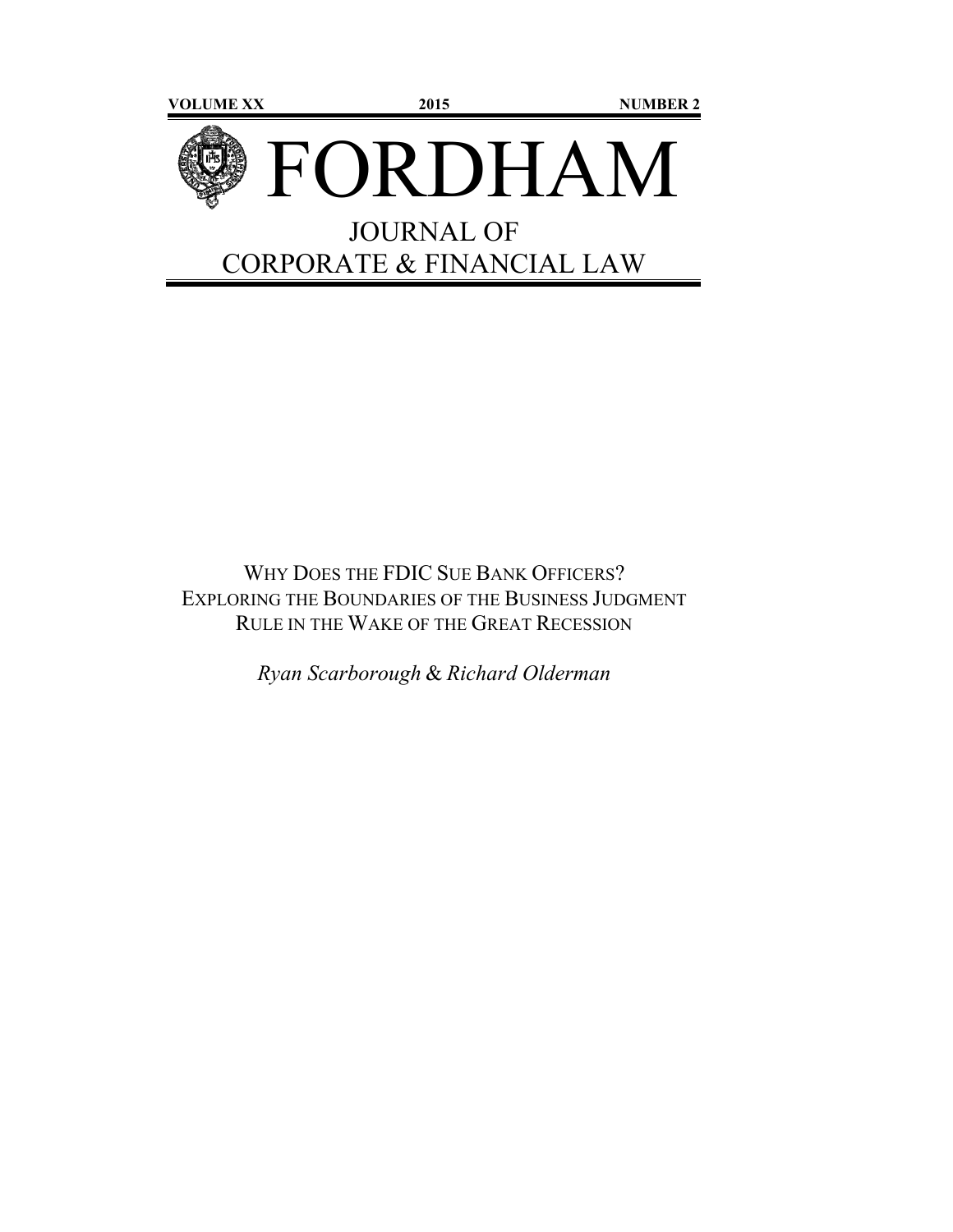# **WHY DOES THE FDIC SUE BANK OFFICERS? EXPLORING THE BOUNDARIES OF THE BUSINESS JUDGMENT RULE IN THE WAKE OF THE GREAT RECESSION**

*Ryan Scarborough\* & Richard Olderman\*\**

#### **TABLE OF CONTENTS**

| I. THE FDIC'S APPROACH TO RECEIVERSHIP LITIGATION AFTER        |  |
|----------------------------------------------------------------|--|
|                                                                |  |
| II. THE ORIGINS OF THE BUSINESS JUDGMENT RULE  372             |  |
| <b>III. POLICY CONSIDERATIONS AFFECTING THE APPLICATION OF</b> |  |
| THE BUSINESS JUDGMENT RULE TO BANK OFFICERS 375                |  |
|                                                                |  |
|                                                                |  |
|                                                                |  |
| <b>IV. CASE STUDIES ILLUSTRATING THE RANGE OF BUSINESS</b>     |  |
| <b>JUDGMENT PROTECTIONS AFFORDED TO BANK OFFICERS 380</b>      |  |

\* As a partner at Williams & Connolly LLP, Ryan Scarborough has successfully defended financial institutions and their directors and officers against threatened or actual litigation and regulatory enforcement actions. In the wake of the 2008 financial crisis, Mr. Scarborough has advised clients how to respond to allegations of unsafe and unsound conduct, including violations of prudent lending standards and other breaches of fiduciary duties owed to financial institutions. Early in his career, Mr. Scarborough assisted in trying a two-month case arising out of the failure of a Texas-based S&L in which the government patterned its defense on a typical D&O liability case. Prior to joining Williams & Connolly LLP, Mr. Scarborough graduated from Duke University in 1994, studied in Japan as a Fulbright Scholar, and earned his law degree from Harvard Law School in 1998, where he was an editor of the Harvard Law Review.

 $\overline{a}$ 

\*\* Richard Olderman is a veteran appellate attorney and has litigated hundreds of civil and criminal cases in the federal and state courts of appeals as well as the U.S. Supreme Court. Prior to joining Williams & Connolly LLP as counsel, Mr. Olderman worked at both the Federal Trade Commission and the Justice Department in various roles. Mr. Olderman received his B.A. from the University of Illinois in 1967, received his M.A., in English and Comparative Literature, from the Columbia University Graduate Faculties in 1968, and received his J.D. from Columbia Law School in 1971, where he was a teaching fellow in antitrust law.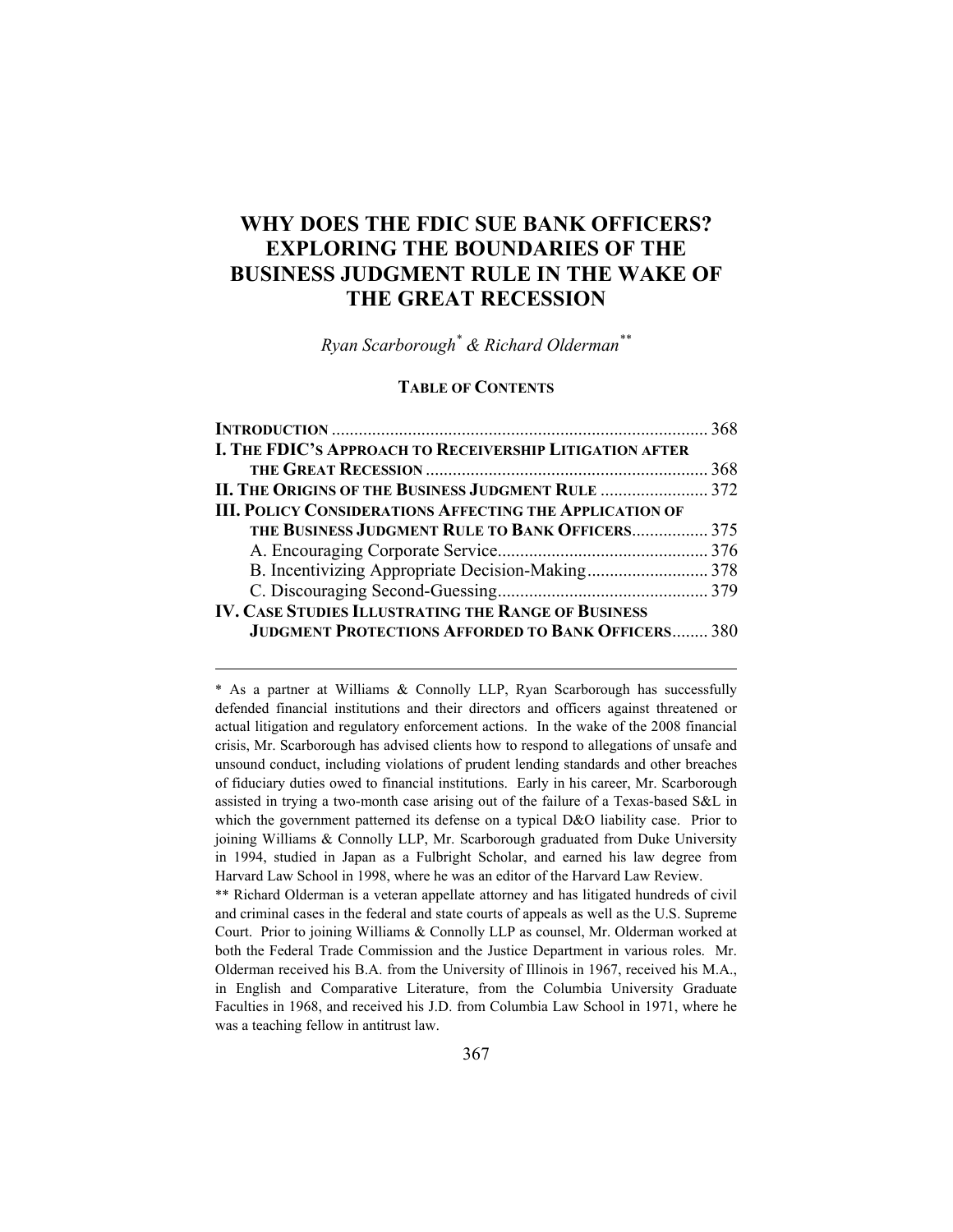## 368 *FORDHAM JOURNAL* [Vol. XX *OF CORPORATE & FINANCIAL LAW*

| 1. The Florida Limitation-of-Liability Statute  387     |  |
|---------------------------------------------------------|--|
| 2. Florida's Common Law Business Judgment Rule 390      |  |
| V. PRACTICAL CONSIDERATIONS WHEN ASSERTING THE BUSINESS |  |
|                                                         |  |
|                                                         |  |

#### **INTRODUCTION**

The business judgment rule is a venerable protection for corporate directors acting in good faith, ensconced in the common law and sometimes codified by statute. There has been a continuing debate, however, regarding the availability of the defense to corporate officers. In the wake of the Great Recession, the Federal Deposit Insurance Corporation ("FDIC") has brought numerous lawsuits in its role as receiver of failed banks against former bank directors and officers. The FDIC has mounted a sustained attack on the availability of the business judgment defense to bank officers in recent years, arguing—with mixed success—that the business judgment rule does not apply to them.

This article discusses the FDIC's approach to receivership litigation over the past five years, explores the background of the business judgment rule, evaluates whether the exclusion of officers from the scope of business judgment protection is consistent with the policies underlying the doctrine, and examines the current jurisprudence in three states—Georgia, California, and Florida—to illustrate the range of protections afforded to the judgments of bank officers. It concludes by examining some practical considerations to consider when asserting this affirmative defense.

# **I. THE FDIC'S APPROACH TO RECEIVERSHIP LITIGATION AFTER THE GREAT RECESSION**

The global economic crisis that roiled the subprime markets in 2007 and spread through all credit markets in 2008 proved to be the worst economic period in the United States since the Great Depression. Liquidity virtually disappeared, causing the failure of numerous financial institutions including Bear Stearns and IndyMac, and prompting the Federal Reserve to take unprecedented actions to infuse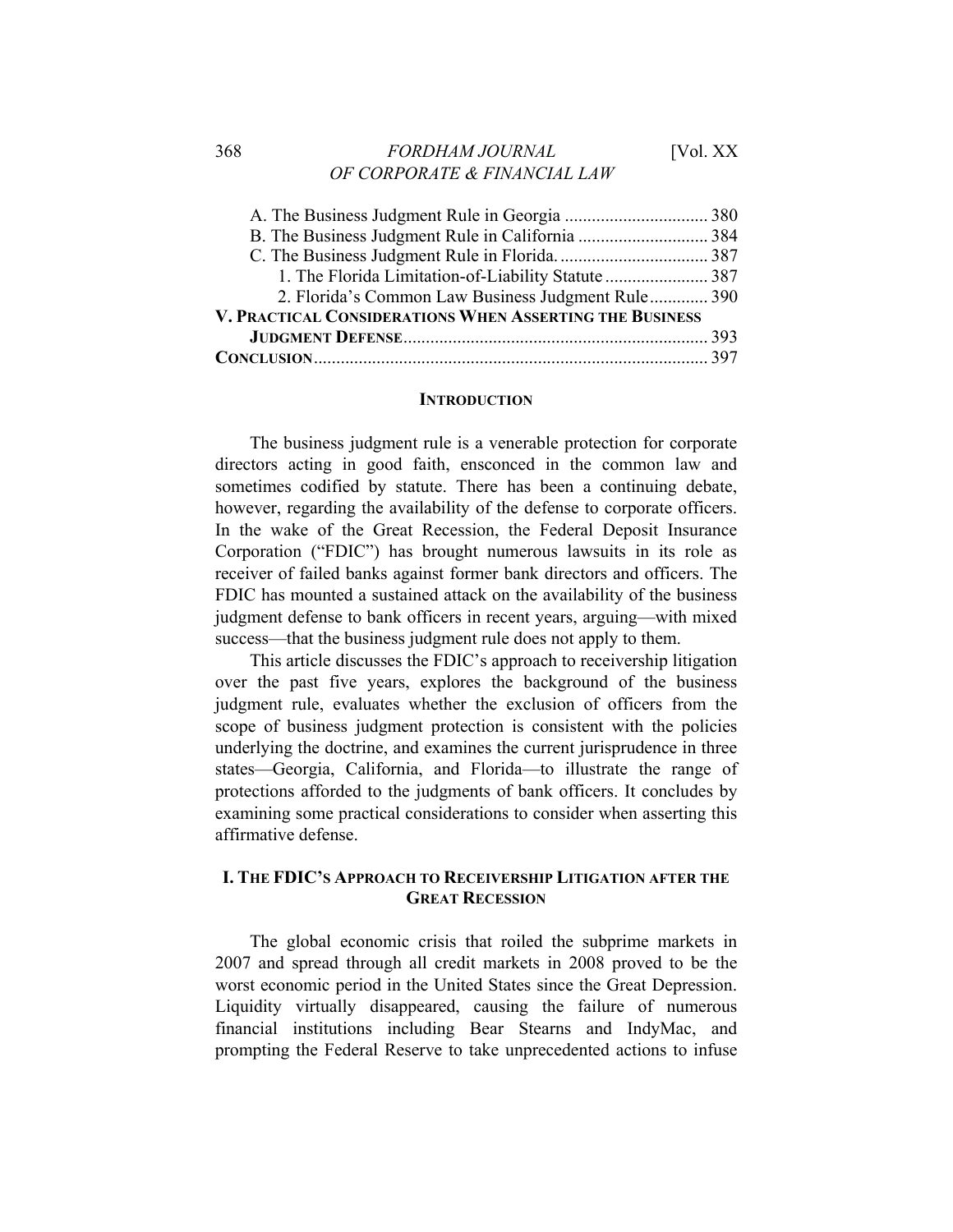liquidity into financial markets. At the peak of the crisis in September 2008, financial markets were rocked by the bankruptcy of Lehman Brothers, the nationalization of Fannie Mae and Freddie Mac, the downgrade of AIG, and the failure of Washington Mutual, which had been the nation's largest savings-and-loan. Unemployment rates soared, rising from under 5% nationally in early 2008 to more than 10% by October 2009. The stock market lost over half of its value, $<sup>1</sup>$  and housing</sup> values plunged, leaving millions of homeowners under water, delinquent on their mortgage payments, and facing foreclosure. Alan Greenspan, the former Chairman of the Federal Reserve, aptly described the financial crisis in 2008 as a "once in a century credit tsunami."<sup>2</sup>

Not surprisingly, the Great Recession devastated federally insured financial institutions. From 2001 through 2007, there were twenty-five bank failures in the United States—all but three of which occurred before 2005—with total losses estimated at just under \$945 million.<sup>3</sup> From 2008 through the present, the number of bank failures skyrocketed to 507, more than eighteen times the rate seen in the preceding sevenyear period.<sup>4</sup> Total losses were estimated to exceed \$85 billion.<sup>5</sup> At the peak of the bank failures in 2010, regulators shuttered 157 banks across the nation—over fifty of them in Florida and Georgia alone.<sup>6</sup> In testimony given to the House Subcommittee on Financial Institutions and Consumer Credit on May 26, 2011, Sheila C. Bair, Chairperson of the FDIC, testified that the financial crisis that hit "in the fall of 2008" was "the worst financial crisis since the 1930s" and that "few at the time foresaw the extent of the emerging threat to our financial stability."7 Or as Federal Reserve Chairman Ben Bernanke observed afterwards in

<sup>1.</sup> The Dow Jones Industrial Average plunged from its peak of 14,165 on October 9, 2007 to its trough of 6,926 just 18 months later.

<sup>2</sup>*. The Financial Crisis and the Role of Regulators: Hearing Before the H. Comm. on Oversight and Government Reform*, 110th Cong. 11 (2008) (statement of Alan Greenspan, Chairman, Federal Reserve).

<sup>3</sup>*. FDIC Failures & Assistance Transactions*, FDIC (Dec. 23, 2014, 4:00 PM), https://www2.fdic.gov/hsob/SelectRpt.asp?EntryTyp=30.

<sup>4</sup>*. Id.*

<sup>5</sup>*. Id.*

<sup>6</sup>*. Id.*

<sup>7</sup>*. FDIC Oversight: Examining and Evaluating the Role of the Regulator during the Financial Crisis and Today*, *Before the H. Subcomm. on Financial Institutions and Consumer Credit*, 112th Cong. 48, 57 (2011) (statement of Sheila C. Bair, Chairman, FDIC).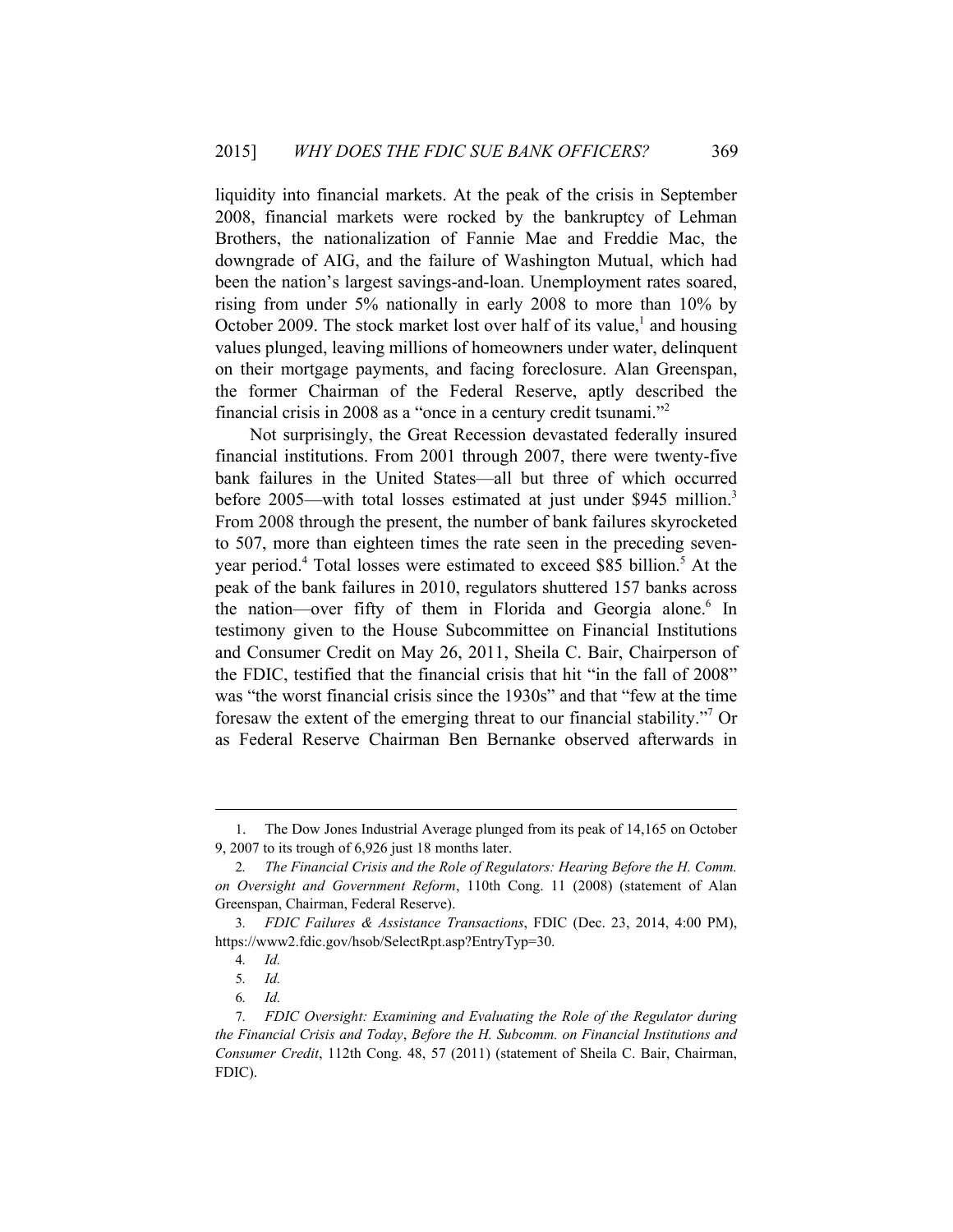discussions with the Financial Crisis Inquiry Commission, "a 'perfect storm' had occurred that regulators could not have anticipated."8

In the aftermath of this economic cataclysm, the FDIC has vigorously pursued officers and directors of failed financial institutions as it seeks to minimize losses to the Deposit Insurance Fund ("DIF"). Acting as a receiver for failed financial institutions, the FDIC succeeds to all rights and privileges of a failed bank, including claims against former directors and officers.<sup>9</sup> To date, the FDIC has authorized lawsuits in connection with nearly one-third of the Great Recession bank failures.<sup>10</sup> From January 1, 2009 through July 24, 2014, the FDIC authorized lawsuits in connection with 145 failed institutions against  $1,171$  individuals.<sup>11</sup> The FDIC has filed 97 lawsuits against 749 former directors and officers of failed financial institutions. Additional FDIC lawsuits against officers and directors can be anticipated over the next year or so, before the FDIC's three-year statute of limitations expires.<sup>12</sup>

The FDIC does not typically litigate the cause of a bank's failure, nor does the FDIC seek to recover all DIF losses stemming from a

11*. Id.*

<sup>8.</sup> THE FINANCIAL CRISIS INQUIRY COMM'N, THE FINANCIAL CRISIS INQUIRY REPORT: FINAL REPORT OF THE NATIONAL COMMISSION ON THE CAUSES OF THE FINANCIAL AND ECONOMIC CRISIS IN THE UNITED STATES, at 3 (2011).

<sup>9. 12</sup> U.S.C. §  $1821(d)(2)(A)(i)$  (2012). Courts have recognized that the FDIC acts in a different capacity as a regulator than it does when it acts as a receiver. *See*  FDIC v. Skow, 741 F.3d 1342 (11th Cir. 2013) (per curiam). The FDIC stands in the shoes of the failed bank and has statutory authority, in its role as receiver, to recover for creditors on their outstanding claims. Often, the largest creditor of the failed bank or thrift is the FDIC itself, because its deposit fund pays insured depositors the full amount of their claims.

<sup>10.</sup> By way of comparison, the FDIC brought claims against directors and officers in 24% of the bank failures between 1985 and 1992. *See* Professional Liability Lawsuits, FDIC (Oct. 6, 2014), *available at* https://www.fdic.gov/bank/individual/ failed/pls/.

<sup>12.</sup> The FDIC has the longer of three years from accrual, or the appropriate limitations period under state law (whichever is longer), to bring tort claims and six years from accrual, or the applicable period under state law, to bring breach of contract claims. The date of accrual is the date the cause of action accrues under the applicable law or the date of the appointment of the FDIC as receiver, whichever is longer. 12 U.S.C.  $\S$  1821(d)(14)(B). In addition, claims alleging fraud, intentional misconduct resulting in unjust enrichment or resulting in substantial loss to a failed institution may be brought without regard to a limitations period under state law, if the limitations period for such actions did not expire more than five years before the appointment of the FDIC as the conservator or receiver. 12 U.S.C. § 1821(d)(14)(C).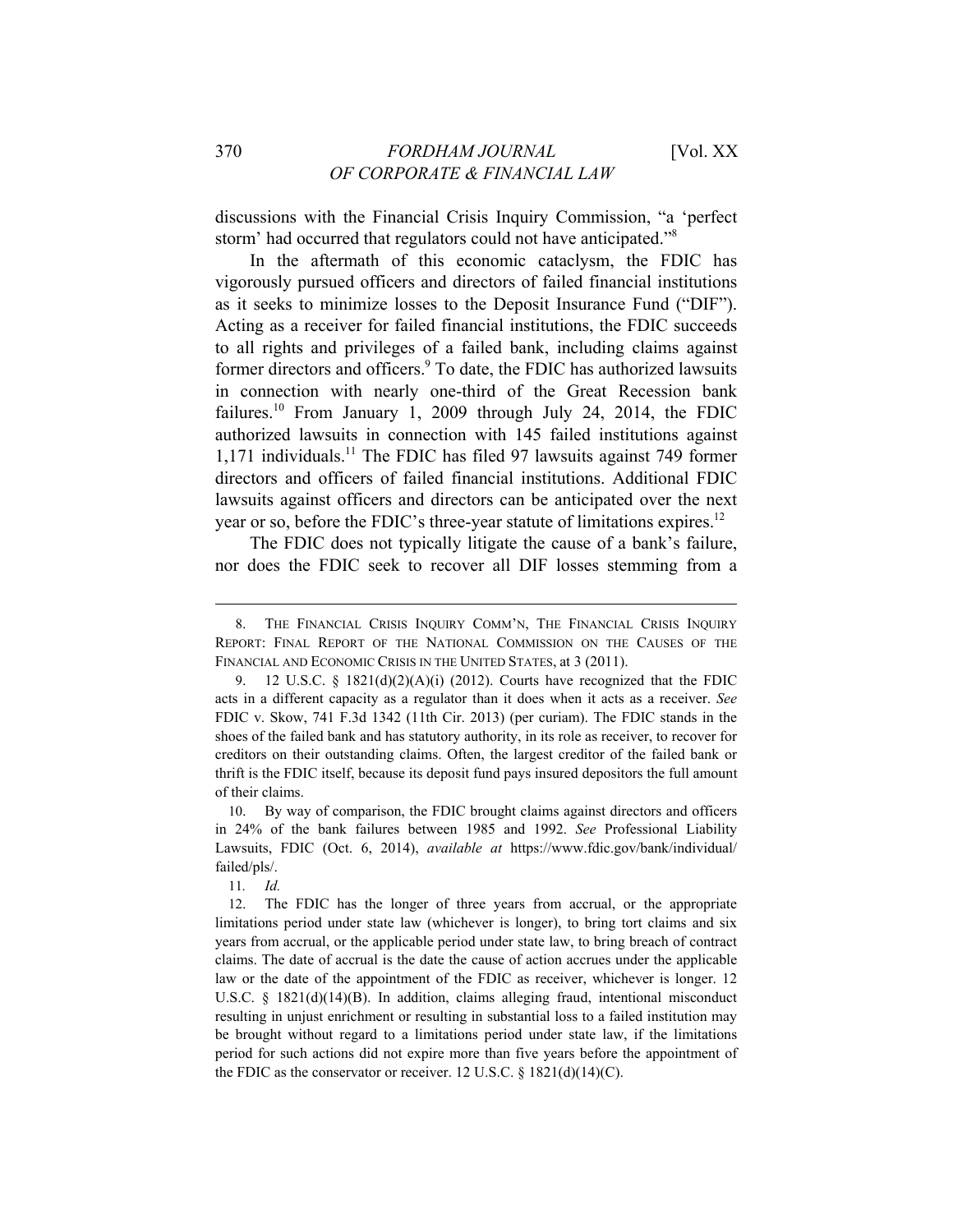bank's failure. The former is unnecessary, and the latter is pointless. Instead, the FDIC takes a practical, cost-benefit approach to its Director and Officer ("D&O") litigation aimed at ascertaining recoverable amounts (whether from insurance policies or potential defendants) and determining whether it can build a credible case for negligence, breach of fiduciary duty, or gross negligence to recover available amounts. Thus, even though a bank failure may cost the DIF hundreds of millions of dollars, it is not uncommon for the FDIC to file a D&O lawsuit premised on a handful of problematic loans where the recoverable damages are calibrated to the policy limits but amount to only a small fraction of the total loss to the DIF.

Although the FDIC acknowledges on its website that directors are entitled to business judgment protections—"[b]ank directors are allowed to exercise business judgment without incurring legal liability $13$ —it offers no such assurance to bank officers. In light of the economic catastrophe that our country experienced and the resulting losses to the DIF, there is tremendous pressure on the FDIC to scrutinize the decisions of bank directors and, especially, bank officers with the benefit of hindsight to search for possible bases for liability.

That pressure is offset, to a degree, by the fact that federal law imposes a heightened liability requirement on the FDIC as Receiver unless applicable state law provides a lower accountability threshold. The Financial Institutions Reform Recovery and Enforcement Act of 1989 ("FIRREA") established gross negligence as a national minimum standard for officer and director liability:

> *A director or officer of an insured depository institution may be held personally liable* for monetary damages in any civil action by, on behalf of, or at the request or direction of [the FDIC] . . . acting as conservator or receiver . . . *for gross negligence*, including any similar conduct or conduct that demonstrates a greater disregard of a duty of care (than gross negligence) including intentional tortious conduct, as such terms are defined and determined under applicable State law. Nothing in this paragraph shall impair or affect any right of the Corporation under other applicable law.

<sup>13.</sup> Professional Liability Lawsuits, *supra* note 10.

<sup>14.</sup> Pub. L. No. 101-73, § 212(k), 103 Stat. 183, 243 (codified as amended at 12 U.S.C. § 1821(k) (1989) (emphases added); *see also* Atherton v. FDIC, 519 U.S. 213, 216 (1997) ("The federal statute . . . sets a 'gross negligence' floor, which applies as a substitute for state standards that are more relaxed."); FDIC v. Stahl, 89 F.3d 1510, 1516 (11th Cir. 1996) ("[Section] 1821(k) permits claims against directors for gross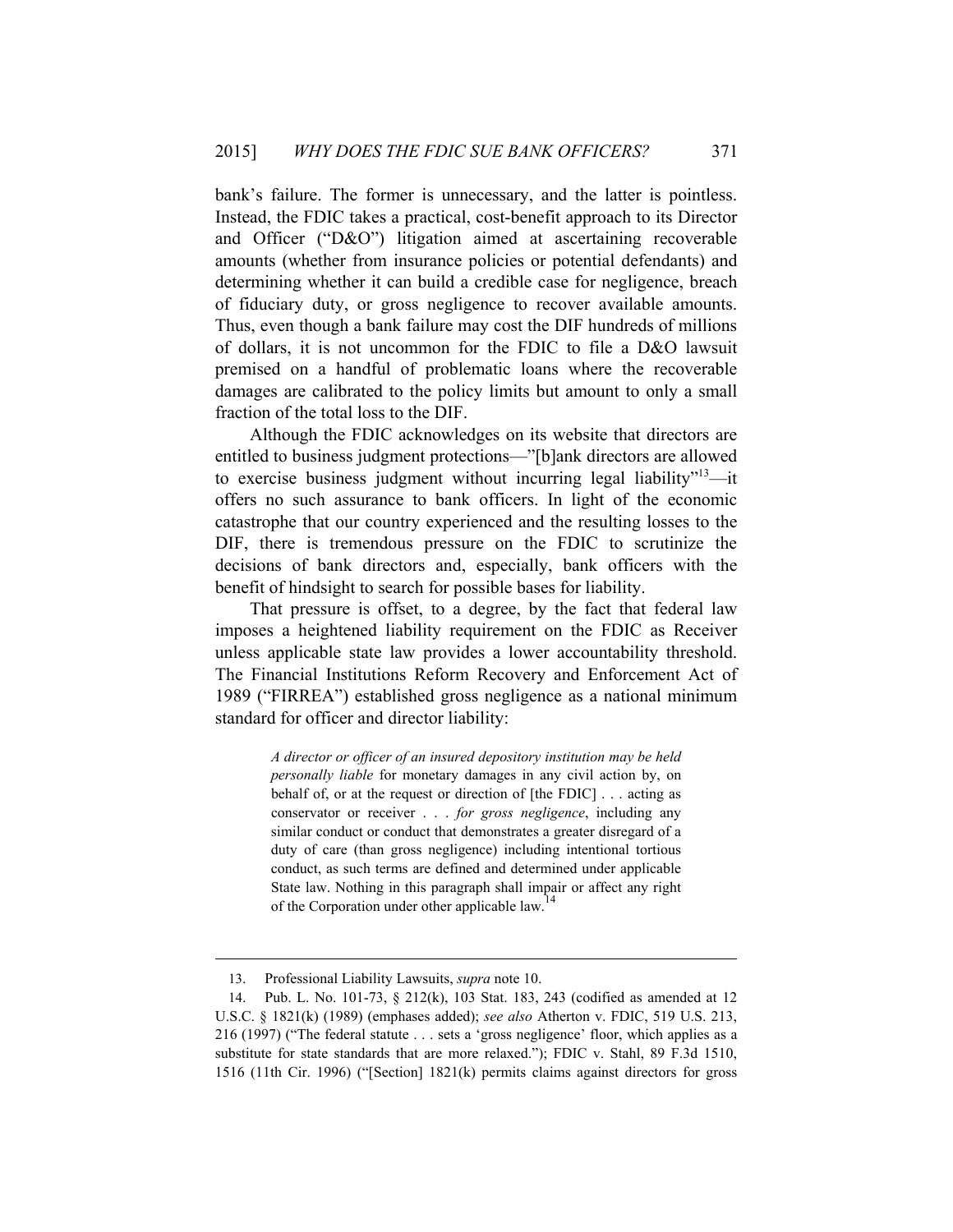The statute, however, permits the FDIC to pursue claims against officers and directors under a stricter standard of liability (*e.g.*, ordinary negligence) if authorized by state  $law<sup>15</sup>$  In most jurisdictions, a showing of gross negligence (as defined by relevant state law)<sup>16</sup> is the standard for successful actions against officers and directors. Unless state law permits officers and directors of a bank to be liable on a lesser showing of culpability, a court will typically dismiss the FDIC's ordinary negligence claims.<sup>17</sup>

In order to circumvent this heightened standard, the FDIC may elect to bring claims against officers in lieu of directors when the circumstances permit. When it does sue officers, the FDIC frequently relies upon state law negligence standards to argue that officers owe a duty to exercise the care an ordinary prudent person would exercise in similar circumstances, and that there is a lower standard to hold officers liable than gross negligence. The remainder of this article explores the interaction between this argument and the application of the business judgment rule.

#### **II. THE ORIGINS OF THE BUSINESS JUDGMENT RULE**

Directors of failed financial institutions alleged to have acted negligently or in breach of their fiduciary duty may avail themselves of the defense of the business judgment rule, which is a presumption that

negligence regardless of whether state law would require greater culpability.") (emphasis and internal quotation marks omitted).

<sup>15</sup>*. See Stahl*, 89 F.3d at 1515-16 (holding that while FIRREA's gross negligence standard displaced any federal common law negligence claims,  $\S$  1821(k)'s savings clause allowed state law process due care claims to survive).

<sup>16.</sup> FDIC v. Aultman, No. 2:13-cv-58-FTM-384AM, 2013 WL 3357854, at \*3 (M.D. Fla. July 3, 2013) ("FIRREA incorporates the definition of gross negligence provided by relevant state law.").

<sup>17</sup>*. See, e.g.*, FDIC v. Briscoe, No. 1:11-CV-02303-SCJ, 2012 WL 8302215, at \*5 (N.D. Ga. Aug. 14, 2012) ("Defendants' motion to dismiss on the grounds of the applicability of the business judgment rule is hereby GRANTED as to the ordinary negligence and breach of fiduciary (based upon ordinary negligence) counts of the Complaint."); Fleet Nat'l Bank v. Boyle, No. Civ. A. 04CV1277DDD, 2005 WL 2455673 (E.D. Pa. Sept. 12, 2005); Lippe v. Bairnco Corp., 230 B.R. 906 (S.D.N.Y. 1999).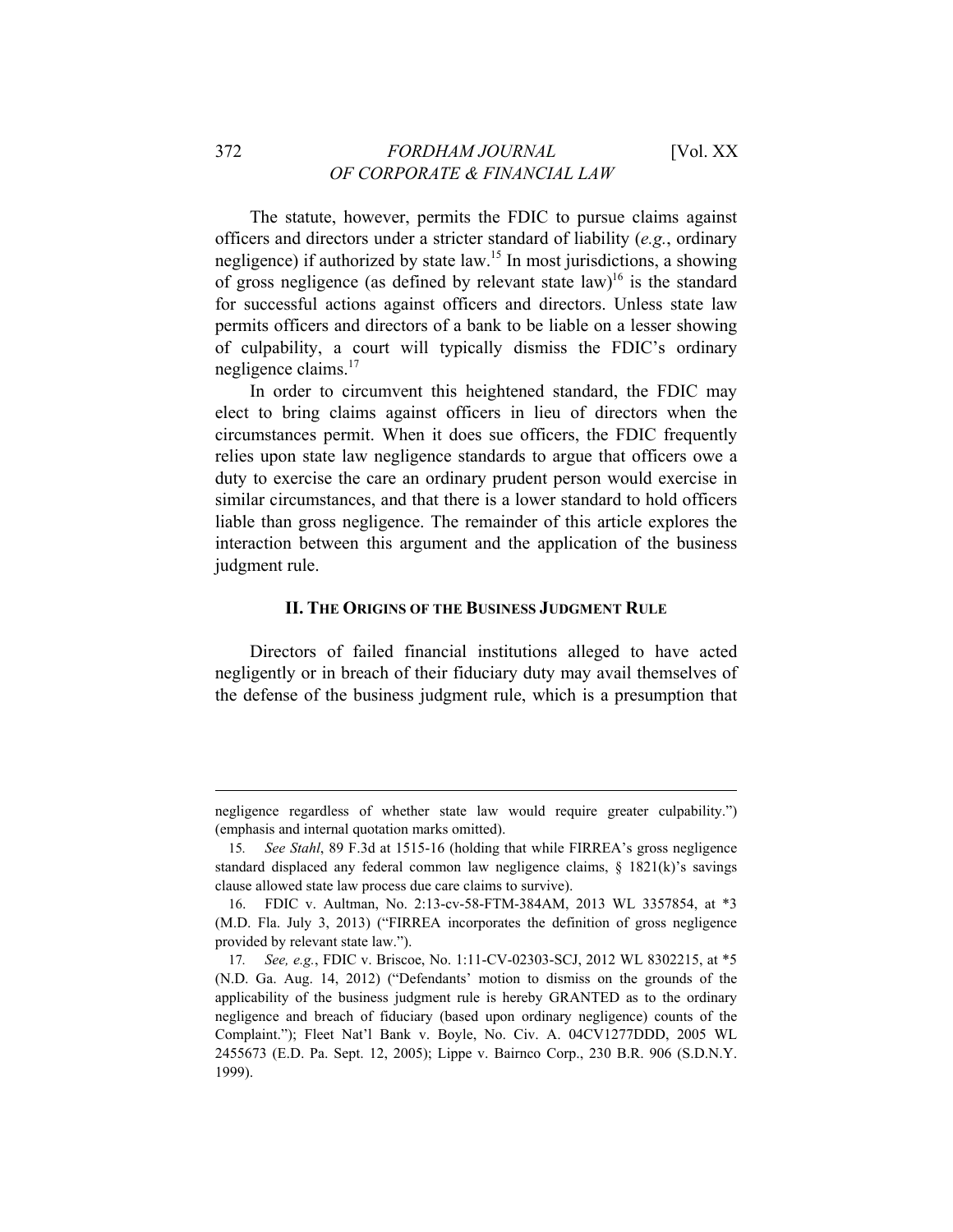their decisions were made in good faith.<sup>18</sup> Generally speaking, the business judgment rule focuses on the reasonableness of the process used to reach a decision, and not on the ultimate outcome of that decision. "'Due care in the decision making context is *process* due care only.'"19 The Delaware Supreme Court, for example, has held that decisions of directors will be upheld "unless [they] cannot be 'attributed to any rational business purpose.'"20 The same court observed, in *Brehm v. Eisner*, that "[i]rrationality is the outer limit of the business judgment rule"<sup>21</sup> and, in *Brazen v. Bell Atlantic Corp.*, that "[a] board of directors enjoys a presumption of sound business judgment, and its decisions will not be disturbed if they can be attributed to any rational business purpose."22 As one commentator has observed, "[t]he business judgment rule applicable to directors and officers goes much further that the honest-error-of-judgment rule of general tort law. . . . Under the business judgment rule, there is no liability even though a decision is unreasonable."<sup>23</sup>

The business judgment rule originated in the common law, and first appeared in the United States in *Percy v. Millaudon*, an 1829 decision of the Louisiana Supreme Court.<sup>24</sup> The case concerned the liability of bank directors for the wrongdoing of the bank's president and cashier. The court absolved the directors of liability, explaining that a bank director is not liable if he exercised ordinary care. In *Godbold v. Branch Bank*, the

<sup>18</sup>*. See* Int'l Ins. Co. v. Johns, 874 F.2d 1447, 1461 (11th Cir. 1989) ("Under the business judgment rule, courts presume that directors have acted properly and in good faith.").

<sup>19.</sup> Stewart v. BF Bolthouse Holdco, LLC, No. 8119-VCP, 2013 WL 5210220 (Del. Ch. Aug. 30, 2013) (quoting McPadden v. Sidhu, 964 A.2d 1262, 1270 (Del. Ch. 2008)).

<sup>20.</sup> Brehm v. Eisner (*In re* Walt Disney Co. Deriv. Litig.), 906 A.2d 27, 74 (Del. 2006) (quoting Sinclair Oil Co. v. Levien, 280 A.2d 717, 720 (Del. 1971)).

<sup>21. 746</sup> A.2d 244, 264 & n.66 (Del. 2000).

<sup>22. 695</sup> A.2d 43, 49 n.19 (Del. 1997) (quoting Sinclair Oil Co. v. Levien, 280 A.2d 717, 720 (Del. 1971)).

<sup>23.</sup> Melvin A. Eisenberg, *The Duty of Care of Corporate Directors and Officers*, 51 U. PITT. L. REV. 945, 963 (1990); *see also* Sam Wong & Son, Inc. v. N.Y. Mercantile Exch., 735 F.2d 653, 678 n.32 (2d Cir. 1984) (Friendly, J.) (describing the rationality test as "a minimal requirement of some basis in reason"); *In re* Caremark Int'l Inc. Deriv. Litig., 698 A.2d 959, 967 (Del. Ch. 1996) (stating that no liability for a decision the fact finder believes to be "wrong," "stupid," or "egregious," "so long as the [decision-making process] was either rational or [was] employed in . . . good faith" (emphasis omitted)).

<sup>24. 8</sup> Mart. (n.s.) 68, 1829 WL 1592 (La. 1829).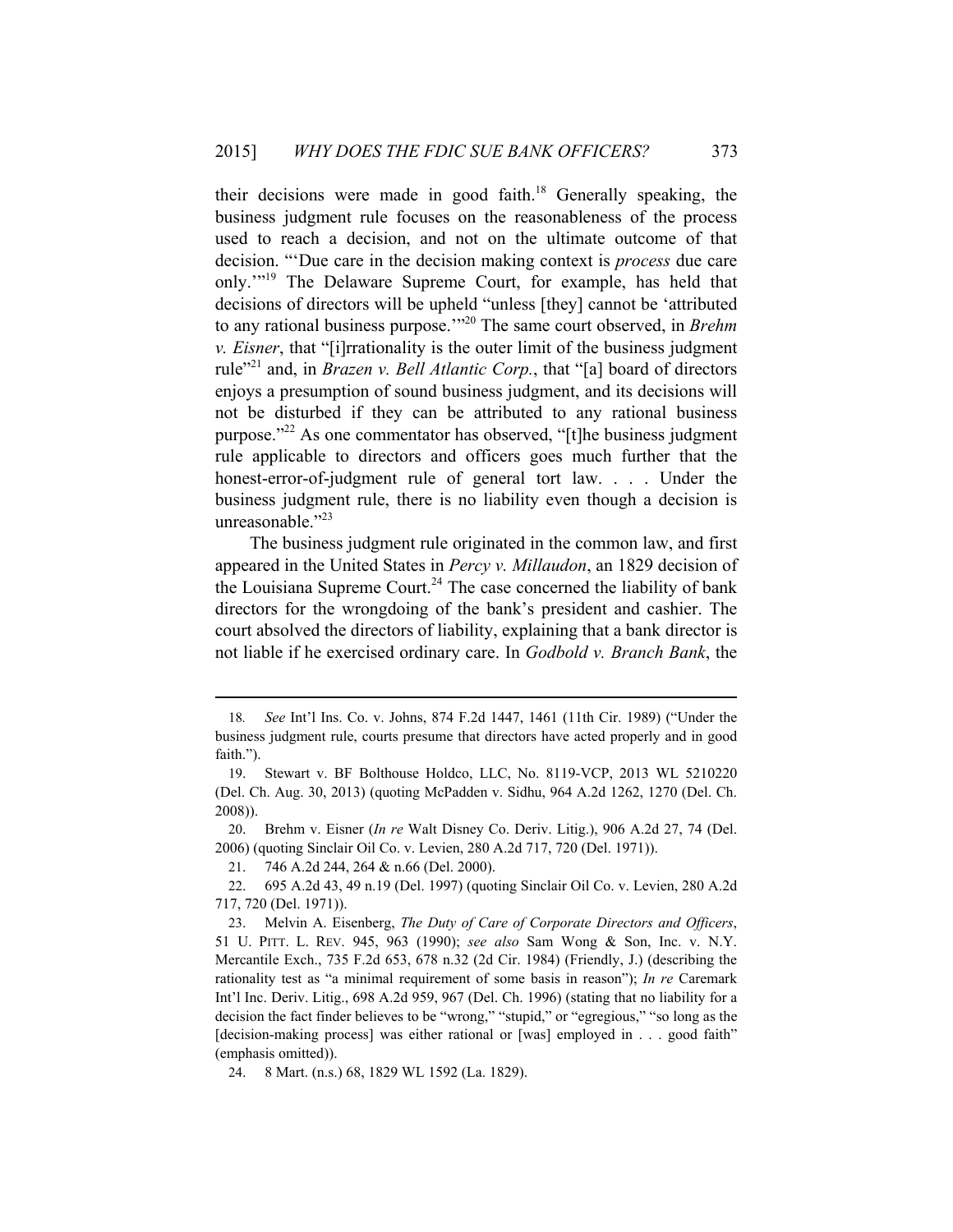Alabama Supreme Court similarly absolved bank directors of wrongdoing, explaining that a rule holding a director liable for any error in decision-making would be "manifestly wrong" and that "[t]he inevitable tendency of such a rule, would be hostile to the end proposed by it, as no man of ordinary prudence would accept a trust surrounded by such perils."<sup>25</sup>

The justification for this widespread understanding of the business judgment rule goes back to several basic principles resting at the core of the traditional rule's limitation of liability. First, subjecting corporate decision-makers to liability for innocent mistakes deters them from assuming risks that are necessary for business operations.<sup>26</sup> As the Delaware Chancery Court explained, by eliminating the prospect of personal liability for ordinary errors in judgment, the rule "makes board service by qualified persons more likely."<sup>27</sup> Second, as a matter of institutional competence, judges and juries are poorly positioned to assess the propriety of complex business decisions, both because they lack the specialized skill, knowledge, and judgment of actual businessmen, $28$  and because hindsight bias poses the risk that "a reasoned decision at the time made may seem a wild hunch viewed years later against a background of perfect knowledge."29

<sup>25. 11</sup> Ala. 191, 199, 1847 WL 159, at \*6 (1847).

<sup>26</sup>*. See, e.g.*, Gagliardi v. TriFoods Int'l, Inc., 683 A.2d 1049, 1052 (Del. Ch. 1996).

<sup>27</sup>*. In re* Caremark Int'l. Inc. Derivative Litig., 698 A.2d at 971.

<sup>28</sup>*. See* W. Point-Pepperell, Inc. v. J.P. Stevens & Co. (*In re* J.P. Stevens & Co. S'holders Litig.), 542 A.2d 770, 780 (Del. Ch. 1988).

<sup>29.</sup> Joy v. North, 692 F.2d 880, 886 (2d Cir. 1982); *see also In re* Citigroup Inc. S'holder Deriv. Litig., 964 A.2d 106, 126 n.58 (Del. Ch. 2009) ("There is a substantial risk that suing shareholders and reviewing judges will be unable to distinguish between competent and negligent management because bad outcomes often will be regarded, expost, as having been foreseeable and, therefore, preventable ex-ante. If liability [arises] from bad outcomes, without regard to the ex-ante quality of the decision or the decision-making process, however, managers will be discouraged from taking risks." (first alternation in original) (internal quotation marks omitted)).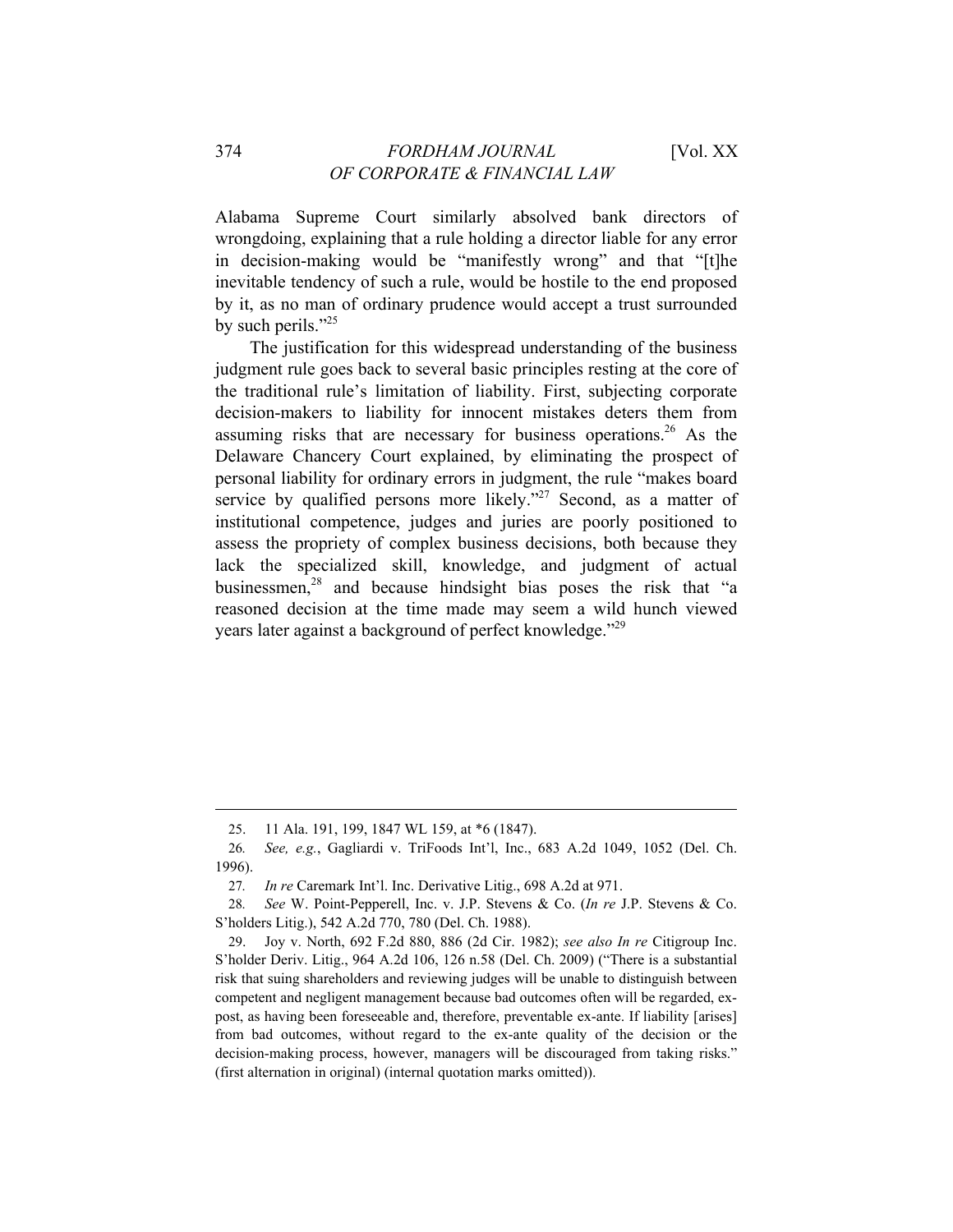$\overline{a}$ 

#### **III. POLICY CONSIDERATIONS AFFECTING THE APPLICATION OF THE BUSINESS JUDGMENT RULE TO BANK OFFICERS**

The wisdom of extending the rule to officers has been debated,  $30$ although many jurisdictions apply the business judgment rule to both officers and directors.<sup>31</sup> As one court has observed, "[a]lthough the business judgment rule is usually defined in terms of the role of corporate directors, it is equally applicable to corporate officers exercising their authority."<sup>32</sup> Both the American Law Institute and the ABA Committee on Corporate Laws endorse this expansive view of the rule.33 Nonetheless, application of the business judgment rule to

31*. See* Am. Soc'y for Testing & Materials v. Corrpro Cos., 478 F.3d 557, 572 (3d Cir. 2007); FDIC v. Briscoe, No. 1:11-cv-02303-SCJ, 2012 WL 8302215, at \*4–5 (N.D. Ga. Aug. 14, 2012); Stanziale v. Nachtomi, 330 B.R. 56, 62–63 (D. Del. 2004), *aff'd in part, rev'd in part*, 416 F.3d 229 (3d Cir. 2005); Grassmueck v. Barnett, No. C03-122P, 2003 WL 22128263, at \*3 (W.D. Wash. July 7, 2003); Estate of Detwiler v. Offenbecher, 728 F. Supp. 103, 147–48 (S.D.N.Y. 1989) (applying Michigan law); Massaro v. Vernitron Corp., 559 F. Supp. 1068, 1080 (D. Mass. 1983) (applying Delaware law); Rosenfield v. Metals Selling Corp., 643 A.2d 1253, 1261 n.16 (Conn. 1994); Selcke v. Bove, 629 N.E.2d 747, 750 (Ill. App. Ct. 1994); Potter v. Pohlad, 560 N.W.2d 389, 391–92 & n.1 (Minn. Ct. App. 1997); Omnibank of Mantee v. United S. Bank, 607 So. 2d 76, 85 (Miss. 1992); McKnight v. Midwest Eye Inst. of Kansas City, Inc., 799 S.W.2d 909, 913 (Mo. Ct. App. 1990); Para-Med. Leasing, Inc. v. Hangen, 739 P.2d 717, 720-21 (Wash. Ct. App. 1987).

32. Rosenfield v. Metals Selling Corp., 643 A.2d 1253, 1261 n.16 (Conn. 1994).

33*. See* ABA Comm. on Corporate Laws, *Changes in the Model Business Corporation Act Pertaining to the Standards of Conduct for Officer; Inspection Rights and Notices—Final Adoption*, 54 BUS. LAW. 1229, 1231 (1999) ("[T]he business judgment rule will normally apply to decisions within an officer's discretionary authority."); American Law Institute, *Principles of Corporate Governance: Analysis and Recommendations* § 4.01 cmt. a (1994) ("Sound public policy points in the direction of holding officers to the same duty of care and business judgment standards as directors . . . ."); *see also* 3A William M. Fletcher, *Cyclopedia of the Law of Private Corporations* § 1039, at 45 (perm rev. ed. 1986), § 1039, at 4 (Supp. 1992) ("It is too well settled to admit of controversy that ordinarily neither the directors nor the other officers of a corporation are liable for mere mistakes or errors of judgment . . . . This rule is commonly referred to as the 'business judgment rule,' and applies to decisions of executive officers as well as those of directors.") (citations omitted).

<sup>30</sup>*. Compare* Lyman P.Q. Johnson, *Corporate Officers and the Business Judgment Rule*, 60 BUS. LAW. 439, 440 (2005) (asserting that business judgment rule should not extend to non-director officers), *with* Lawrence A. Hamermesh & A. Gilchrist Sparks III, *Corporate Officers and the Business Judgment Rule: A Reply to Professor Johnson*, 60 BUS. LAW. 865, 865 (2005) ("policy rationales underlying the development and application of the business judgment rule to corporate directors similarly justify application of the rule to non-director officers").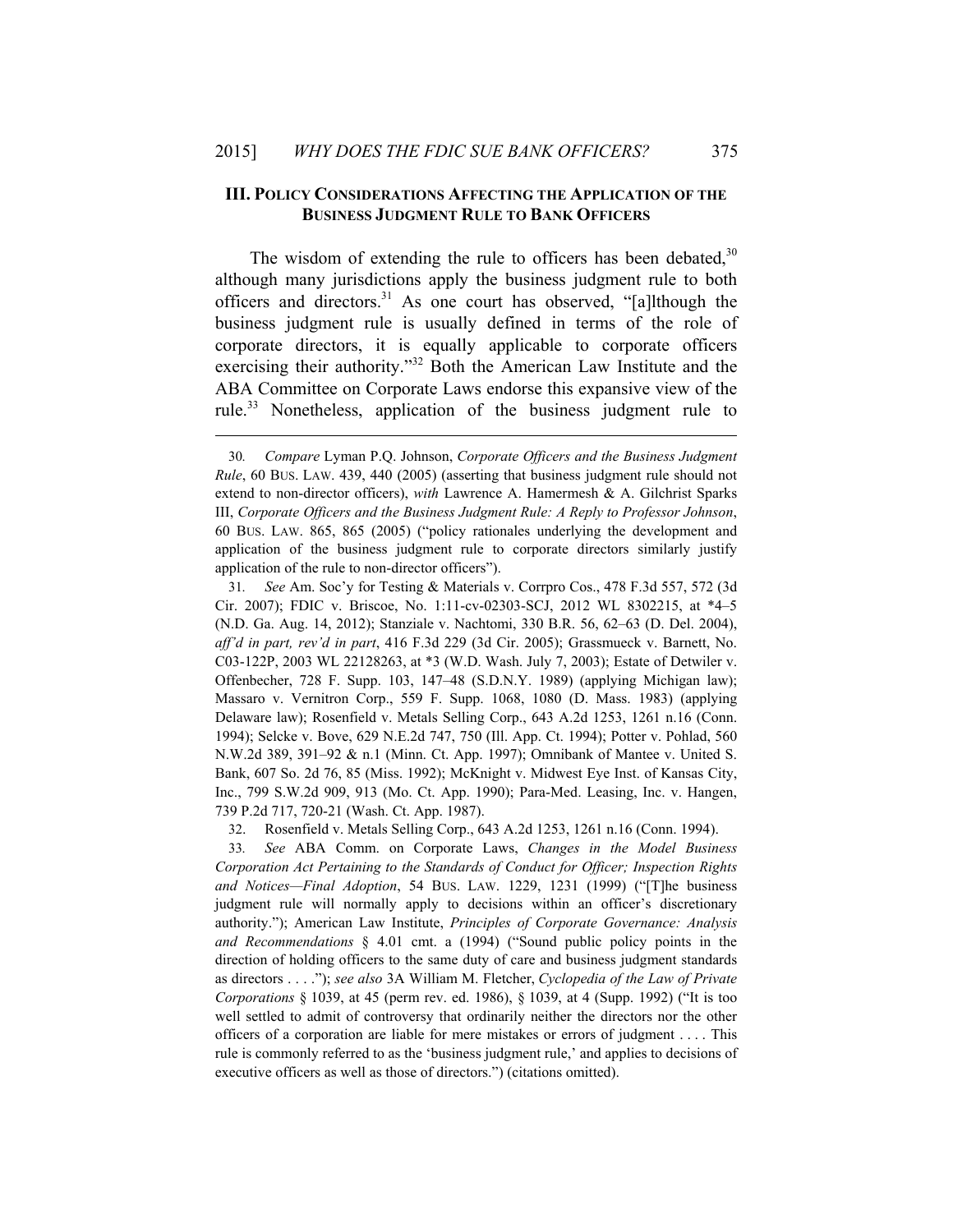## 376 *FORDHAM JOURNAL* [Vol. XX *OF CORPORATE & FINANCIAL LAW*

corporate officers is not well settled in every jurisdiction,  $34$  and has come under attack by the FDIC in numerous receivership cases. The FDIC's choice of defendants sometimes appears to be driven by a tactical desire to deprive defendants of business judgment protection. For example, it is not uncommon for the FDIC to sue former bank officers (and officer-directors, but only in their capacity as officers of the bank) for wrongdoing and then argue that the defendants are not entitled to the protection of the business judgment rule.<sup>35</sup> The resolution of this issue has important ramifications for the FDIC's ability to establish liability in typical receivership cases.

None of the traditional justifications for the rule—encouraging corporate service, incentivizing appropriate decision-making, or preventing hindsight-based criticisms—suggests that officers and directors should be treated differently; indeed, stripping officers of their protection under the business judgment statute would be particularly problematic in the banking industry, where officers and directors sometimes sit on the same committees and sometimes are called upon to make the exact same business decisions—when it comes to approving loans, for example, there is little difference between an officers loan committee and a directors loan committee other than the amount of loans at issue.

# A. ENCOURAGING CORPORATE SERVICE

A typical justification for applying business judgment protection to directors stems from the fear that qualified individuals will refrain from advising companies due to liability exposure. As one federal court explained:

<sup>34</sup>*. See, e.g.*, STEPHEN A. RADIN, THE BUSINESS JUDGMENT RULE 398–99 (6th ed. 2009) ("Numerous courts, construing the law of Delaware and the law of other states, have referred to the business judgment rule as a doctrine protecting directors and officers without distinguishing between the rule's applicability to directors and officers. There is, however, only sparse case law that specifically addresses this question." (citations omitted)).

<sup>35</sup>*. See* Motion for Partial Summary Judgment of Plaintiff at 5, FDIC v. Smith, Civ. Action No. 2:13-cv-14151 (S.D. Fla. Feb. 12, 2014) ("Plaintiff is entitled to summary judgment on the statutory business judgment rule defense . . . because all defendants are sued in their capacity as officers (or members of management), not as directors.").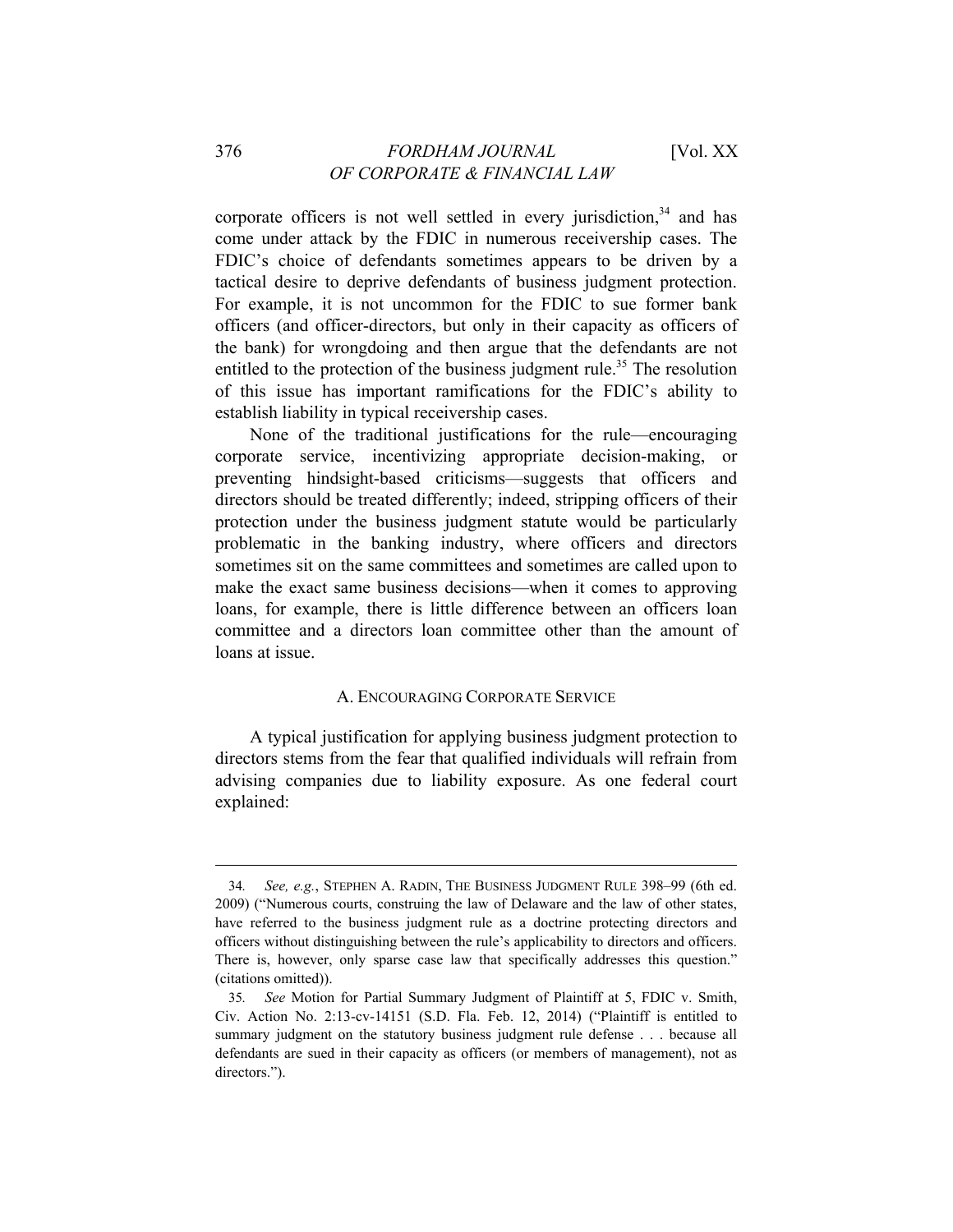Compelling reasons exist for limiting the circumstances under which directors may be held personally liable. Directors, particularly bank directors, regularly make complex decisions involving risk, and many such decisions may appear in hindsight to have been made improvidently. Competent persons would not serve as directors if such decisions could lead to liability under ordinary tort standards.<sup>36</sup>

The operative question here is whether business judgment protections are needed to encourage competent individuals to assume management roles within a bank. Unlike directors, officers receive salaries and bonuses and derive a substantial portion of their income from their employment. Director compensation tends to be less significant. But the compensation afforded to bank officers does not vitiate this particular rationale for extending business judgment protection to them. After all, a banker's salary pales in comparison to the millions of dollars of potential liability the FDIC has demanded from hundreds of defendant officers in the aftermath of the Great Recession.<sup>37</sup> And while exculpatory clauses enshrined in statutes provide defenses to certain types of claims,<sup>38</sup> including breach of the duty of care and breach of fiduciary duties, these statutes generally apply to directors, but not to officers. For example, Section 102(b)(7) of the Delaware General Corporation Law limits directors' personal liability for monetary damages for breaches of the duty of care.<sup>39</sup> Many other states have

 $\overline{a}$ 

38. Delaware courts recognize that the exculpatory clause serves a salutary purpose, i.e., "to encourage directors to undertake risky, but potentially valuemaximizing business strategies, so long as they do so in good faith." Prod. Res. Grp. LLC v. NCT Grp., Inc., 863 A.2d 772, 777 (Del. Ch. 2004).

39. DEL. CODE ANN. tit. 8, § 102(b)(7) (2014) (allowing a corporate charter to include "[a] provision eliminating or limiting the personal liability of a director to the corporation or its stockholders for monetary damages for breach of fiduciary duty as a director, provided that such provision shall not eliminate or limit the liability of a director: (i) For any breach of the director's duty of loyalty to the corporation or its stockholders; (ii) for acts or omissions not in good faith or which involve intentional misconduct or a knowing violation of law; (iii) under  $\S 174$  of this title; or (iv) for any transaction from which the director derived an improper personal benefit. No such provision shall eliminate or limit the liability of a director for any act or omission occurring prior to the date when such provision becomes effective. All references in this paragraph to a director shall also be deemed to refer to such other person or

<sup>36.</sup> RTC v. Blasdell, 930 F. Supp. 417, 423 (D. Ariz. 1994).

<sup>37</sup>*. See* Hamermesh & Sparks, *supra* note 30, at 871 ("[T]he scope of potential negligence-based liability for officers is enormous in comparison to any but the most generous incentive compensation packages: even at the median \$3 million level, CEO compensation (let alone presumably lesser compensation for more junior officers) is trivially small in relation to corporate harm potentially arising from officer neglect.").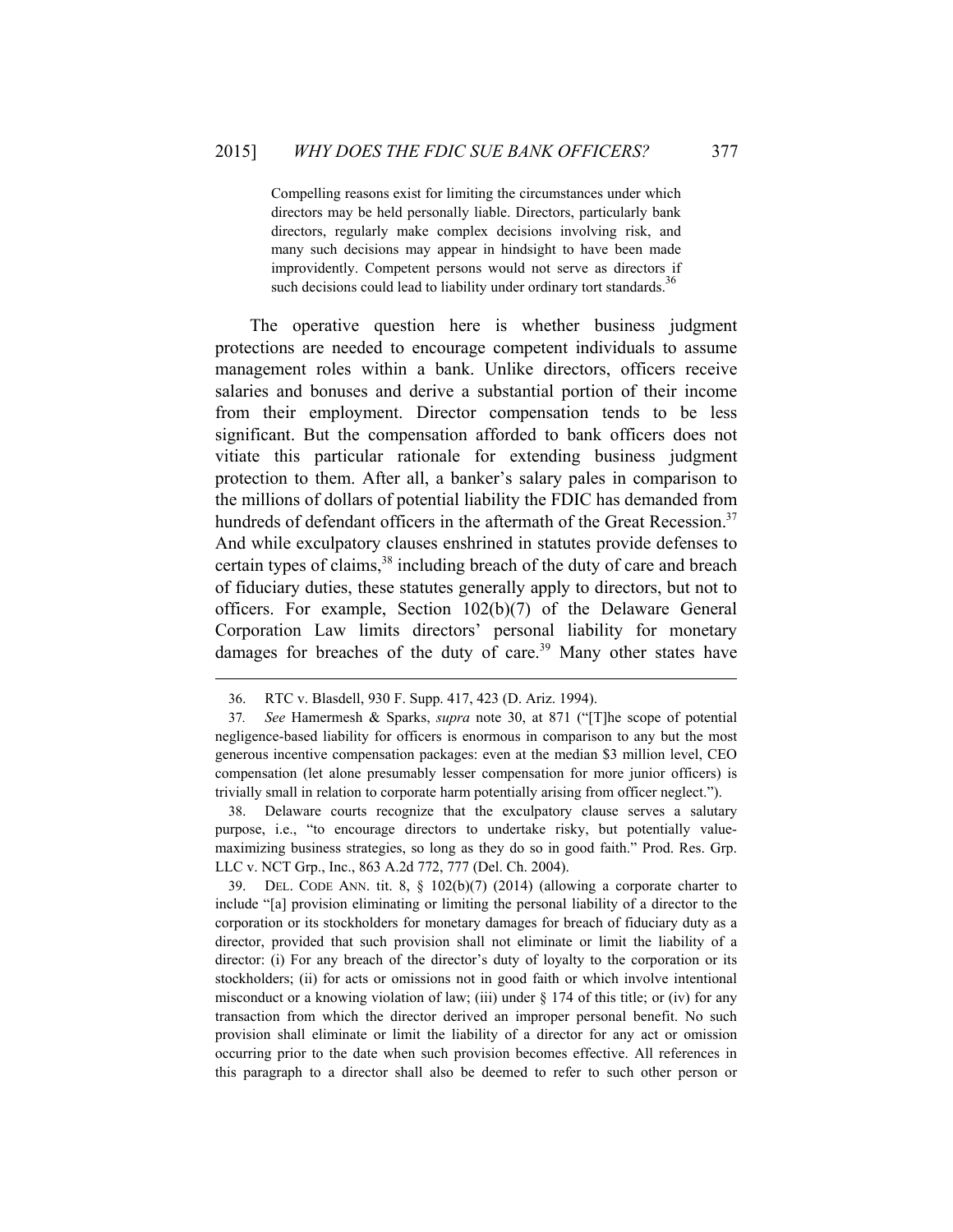statutes that grant similar protections to directors, $40$  but only a handful have extended the same protections to officers.<sup>41</sup> In most states, officers lack these protections, making officers more financially vulnerable than directors, and making business judgment rule protections even more essential.

Officers usually devote far more time to the institution than directors. Unlike a director whose interaction with the bank is likely to be episodic at best, a corporate officer presumably will devote his or her complete attention to the bank's business on a daily basis. But an officer's full-time position does not mean that his or her judgments should receive less protection. After all, a full-time position does not guarantee that a corporate officer, any more than a director, will be able to control the outcome of the underlying business decisions. If the aftermath of the Great Recession has taught us anything, it is that business strategies can go awry for many reasons and that no individual person, whether officer or director, has the ability to guarantee a good outcome no matter how much time they devote to the task.

## B. INCENTIVIZING APPROPRIATE DECISION-MAKING

Another rationale underlying the business judgment rule is to incentivize appropriate decision-making. An officer whose judgments may be second-guessed is more likely to make decisions that minimize risk. The issue, in other words, "is not whether people will serve as corporate officers; the issue is whether, once serving, officers will be unduly cautious in their business conduct if faced with liability for lack of ordinary care."42 To borrow a basketball analogy, without the protections afforded by the business judgment rule, bank officers might

persons, if any, who, pursuant to a provision of the certificate of incorporation in accordance with  $\S$  141(a) of this title, exercise or perform any of the powers or duties otherwise conferred or imposed upon the board of directors by this title.").

<sup>40</sup>*. See, e.g.*, N.Y. BUS. CORP. LAW § 402(b)(1) (McKinney 2014); MD. CODE ANN., CTS. & JUD. PROC. § 5-418(a)(1)–(2) (West 2014).

<sup>41</sup>*. See, e.g.*, MD. CODE ANN., CTS. & JUD. PROC. § 5-418(a); LA. REV. STAT. ANN. § 12:24(C)(4) (2014); NEV. REV. STAT. § 78.037(2) (2014); N.J. STAT. ANN. § 14A:2-7(3) (2014); VA. CODE ANN. § 13.1-692.1(A)(1) (2014). Notably, Nevada provides exculpation for both directors and officers "unless it is proven that . . . [his] breach of those duties involved intentional misconduct, fraud or a knowing violation of law." NEV. REV. STAT. § 78.138(7) (2014).

<sup>42.</sup> Hamermesh & Sparks, *supra* note 30, at 873.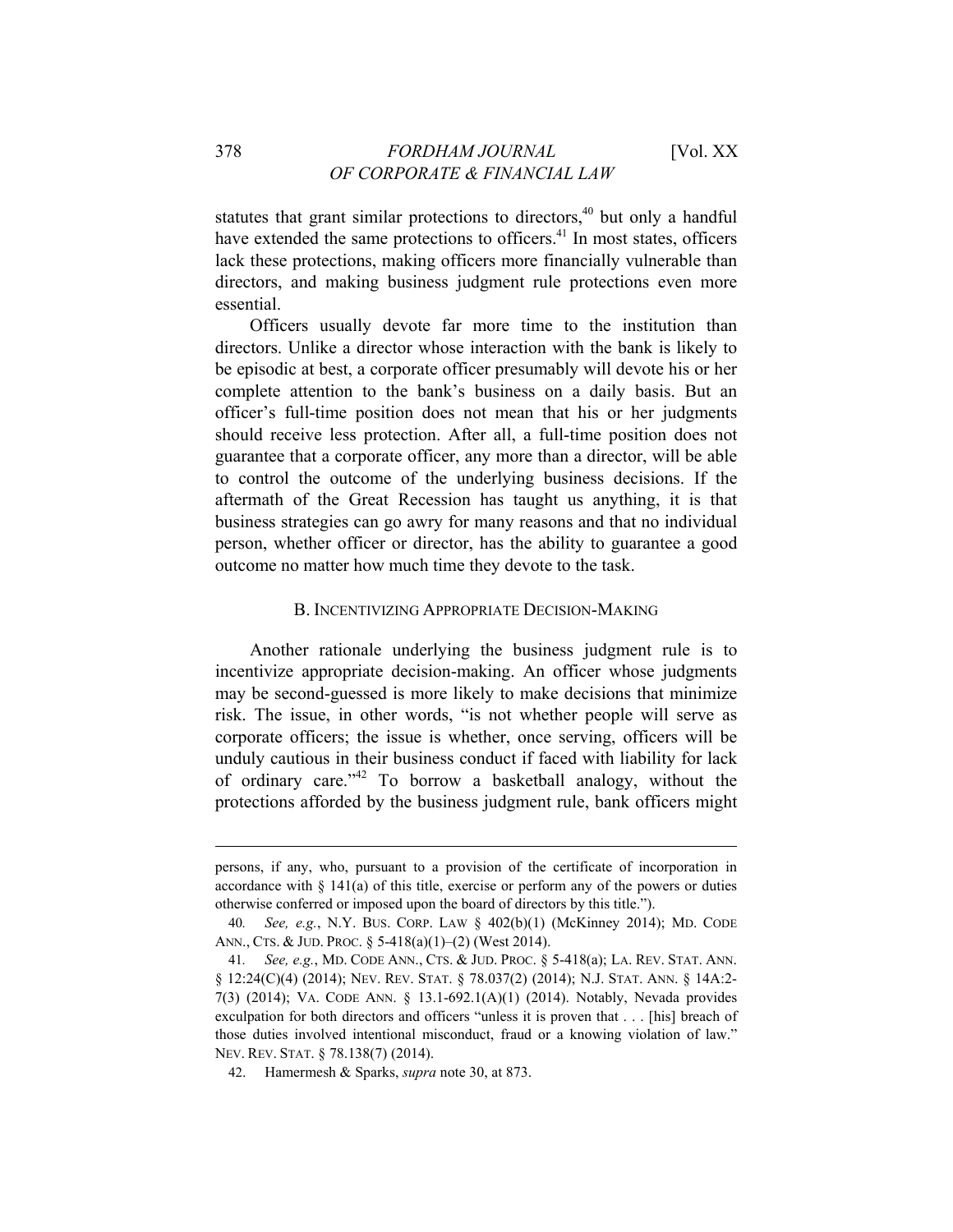go into the equivalent of a "four corners" offense, simply passing the ball near half-court without making any serious attempt to score. Just like playing a "prevent" defense in football when you are ahead seems to do nothing but prevent your team from winning, adopting an overly conservative business approach can harm a bank's capital cushion and, in extreme cases, doom it to failure. In short, being too conservative can be as damaging as being too aggressive. A bank can miss out on strategic opportunities and ultimately find itself in a weaker, more vulnerable position than had it taken calculated business risks. In addition to directors, officers too should be encouraged to aim for that regulatory sweet spot of reasoned decision-making that supports reasonable risks. The business judgment rule encourages reasonable risk-taking by ensuring that officers, like directors, are not guarantors of the business outcome that flows from their strategy.

#### C. DISCOURAGING SECOND-GUESSING

Courts also recognize that business judgment protection functions as an insurance policy against hindsight-based second-guessing of board decisions. This rationale applies with equal force to decisions made by bank officers. Bank officers make decisions every day that reflect reasoned risk/benefit calculations but where the ultimate outcome is beyond their control. For example, bank officers must weigh numerous factors in deciding whether and under what circumstances the bank should lend its money. Does a self-employed borrower have a sufficiently stable source of income? What is the appropriate interest rate to charge or term to offer? Is the value of the collateral sufficient to offset the risk of the loan to the bank? Should the bank make more of certain types of loans, such as residential real estate loans, or should its focus be elsewhere, such as commercial and industrial loans? These and a host of other issues routinely present themselves in a typical officerlevel loan committee. And in those institutions that have a director-level loan committee, the same issues arise albeit with greater financial consequences (reflecting the fact that most director-level loan committees do not review and approve individual loans unless they exceed a certain monetary threshold). There is no principled basis for protecting directors from second-guessing but leaving bank officers exposed to hindsight-based criticisms.<sup>43</sup>

<sup>43.</sup> As Hamermesh and Sparks have noted, "at least where an officer is simply attempting to implement board policy and exercise delegated corporate authority,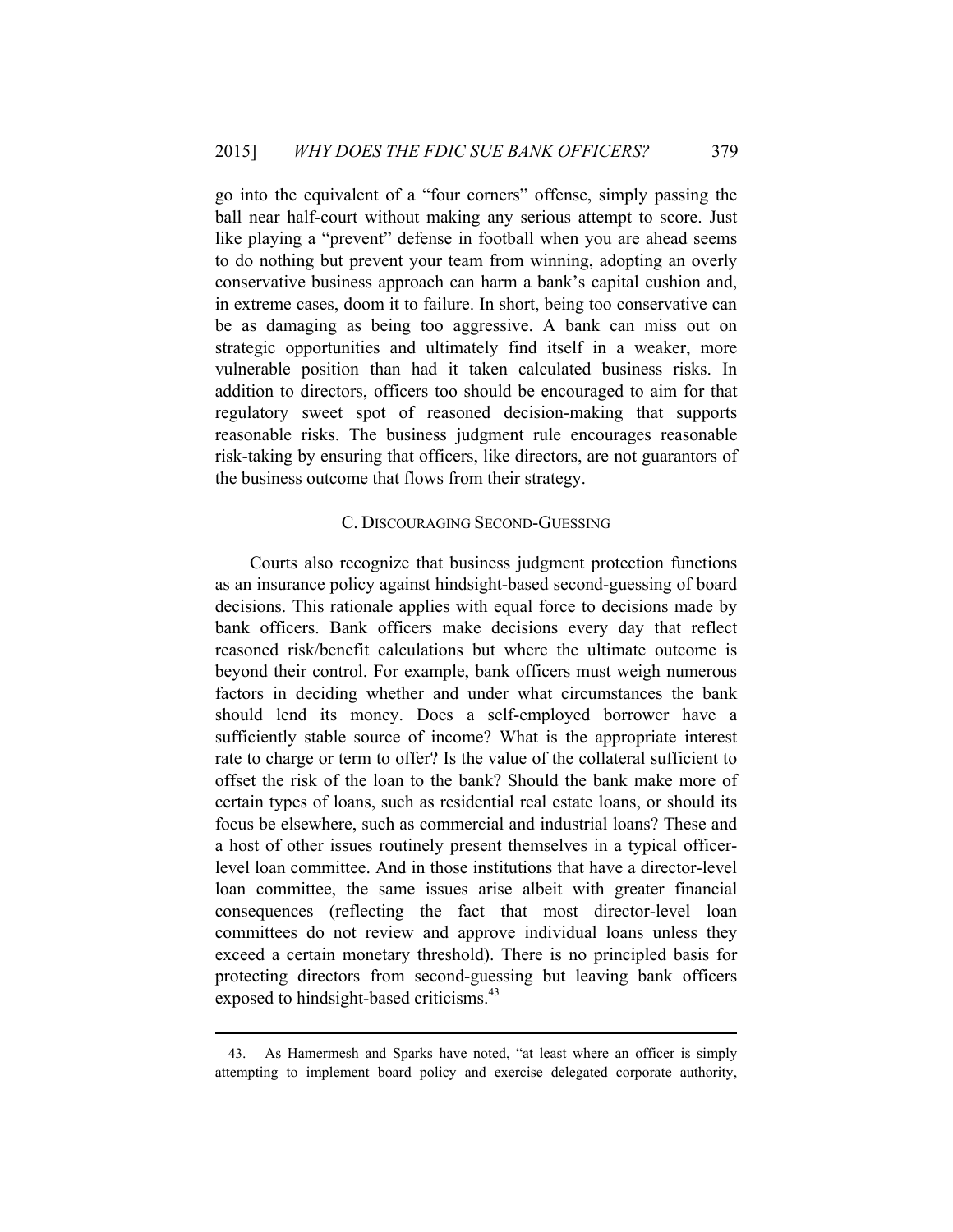# **IV. CASE STUDIES ILLUSTRATING THE RANGE OF BUSINESS JUDGMENT PROTECTIONS AFFORDED TO BANK OFFICERS**

Over the past few years, federal courts in Georgia, California, and Florida have addressed questions regarding the applicability of the business judgment rule to bank officers. Although they do not all reach the same outcome, these three states illustrate the way that courts have evaluated the common law in their state, reconciled statutory enactments, and drawn conclusions in this area.

## A. THE BUSINESS JUDGMENT RULE IN GEORGIA

Georgia courts have a long history of affording both corporate officers and directors the protection of the business judgment rule. Until recently, though, there was some uncertainty about whether bank officers were entitled to this protection.

In *Brock Built, LLC v. Blake*, the Court of Appeals of Georgia held that "[i]n determining whether a corporate officer has fulfilled his or her statutory duty, Georgia courts apply the business judgment rule."<sup>44</sup> The court observed that "[t]he business judgment rule affords an officer the presumption that he or she acted in good faith, and absolves the officer of personal liability unless it is established that he or she engaged in fraud, bad faith or an abuse of discretion."45 The court also concluded that Georgia's business judgment rule foreclosed liability against both officers and directors for ordinary negligence.46 As the *Brock* court explained, Georgia courts will not interfere with the decisions of directors or officers absent "fraud, bad faith, or an abuse of discretion."<sup>47</sup>

imposing a more demanding standard of liability upon officers than upon directors seems unfair in that it would shift to officers the burden of legal liability for risk-taking activity that the directors themselves encouraged." Hamermesh & Sparks, *supra* note 30, at 872.

<sup>44. 300</sup> Ga. App. 816, 821 (Ga. Ct. App. 2009).

<sup>45</sup>*. Id.* at 821–22.

<sup>46</sup>*. See also* Regenstein v. J. Regenstein Co., 213 Ga. 157, 162 (Ga. 1957) (stating that "unless sufficient facts are alleged which show that such a course is pursued for reasons which are fraudulent, ultra vires, or illegal, a court of equity will not interfere to control the management of a corporation."); Flexible Prods. Co. v. Ervast, 284 Ga. App. 178, 182 (Ga. Ct. App. 2007) (stating that Georgia's business judgment rule "forecloses liability in officers and directors for ordinary negligence.").

<sup>47</sup>*. Brock*, 300 Ga. App. at 822 (internal quotation marks omitted).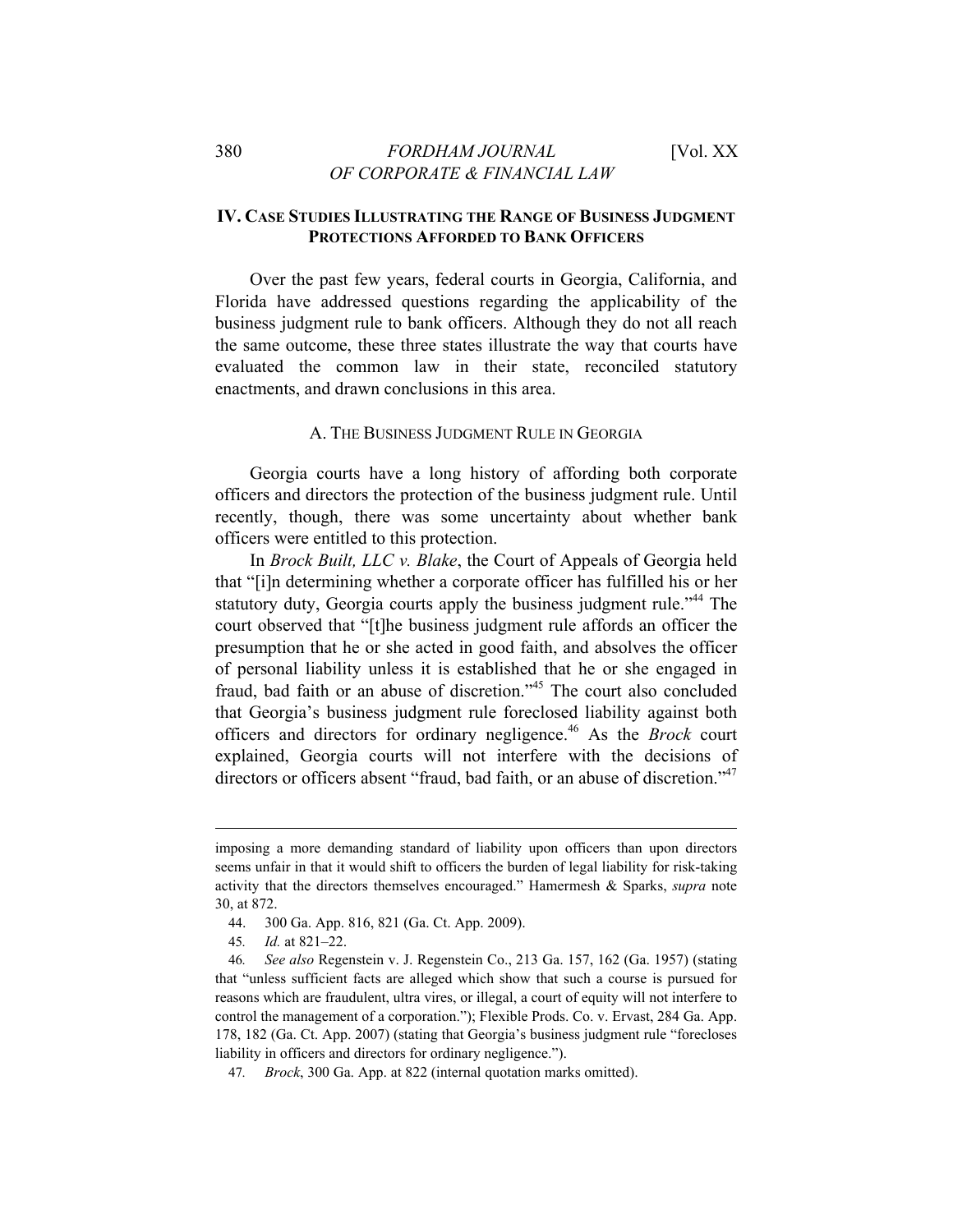Notwithstanding this solid body of law, the FDIC argued—with limited initial success—that bank officers in Georgia were not entitled to the protections of the business judgment rule. $48$  Two federal courts certified this question to the Supreme Court of Georgia,<sup>49</sup> with one observing that "no Georgia state court has explicitly extended the business judgment rule to protect . . . [bank] officers and directors" on its way to rejecting the reasoning of federal court rulings that had applied the rule in the banking context.<sup>50</sup> The court observed:

> There is every reason to treat bank officers and directors differently from general corporate officers and directors. In general, when a business corporation succeeds or fails, its stockbrokers bear the gains and losses. . . . But when a bank, instead of a business corporation fails, the FDIC and ultimately the taxpayer bear the pecuniary loss. The lack of care of the officers and directors of banks can lead to bank closures which echo throughout the local and national economy. 51

Because the case "is not simply a private case between individuals but rather a case that involves a federal agency appointed as receiver of a failed bank in the midst of a national banking crisis," the court was "not convinced that Georgia law affords the Defendants the protection of the business judgment rule in a lawsuit by the FDIC."52 In reaching this conclusion, the court found that decisions affording bank officers and directors the business judgment rule defense were in tension with Official Code of Georgia Annotated Section 7-1-490, which imposes on bank officers and directors the duty of care that "ordinarily prudent men would exercise under similar circumstances in like positions."<sup>53</sup> Because the court was "not convinced that Georgia law affords the Defendants

<sup>48</sup>*. Compare* FDIC v. Miller, No. 2:12-cv- 00042 (N.D. Ga. Dec. 26, 2012); FDIC v. Whitley, No. 2:12-cv-170 (N.D. Ga. Dec. 10, 2012); FDIC v. Briscoe, No. 1:11-CV-02303-SCJ, 2012 WL 8302215 (N.D. Ga. Aug. 14, 2012); FDIC v. Blackwell, No. 1:11-CV-03423-RWS, 2012 WL 3230490 (N.D. Ga. Aug. 3, 2012) (applying business judgment rule to bank officers); *with* FDIC v. Adams, No. 1:12-cv-00726-JOF (N.D. Ga. Mar. 21, 2013) (refusing to apply business judgment rule to bank officers); FDIC v. Loudermilk, 984 F. Supp. 2d 1354 (N.D. Ga. 2013).

<sup>49</sup>*. See Loudermilk*, 984 F. Supp. 2d at 1354; FDIC v. Skow, 741 F.3d 1342 (11th Cir. 2013).

<sup>50</sup>*. Loudermilk*, 984 F. Supp. 2d at 1358.

<sup>51</sup>*. Id.* at 1359 (citation omitted).

<sup>52</sup>*. Id.* (internal quotation marks omitted).

<sup>53</sup>*. Id.* (internal quotation marks omitted).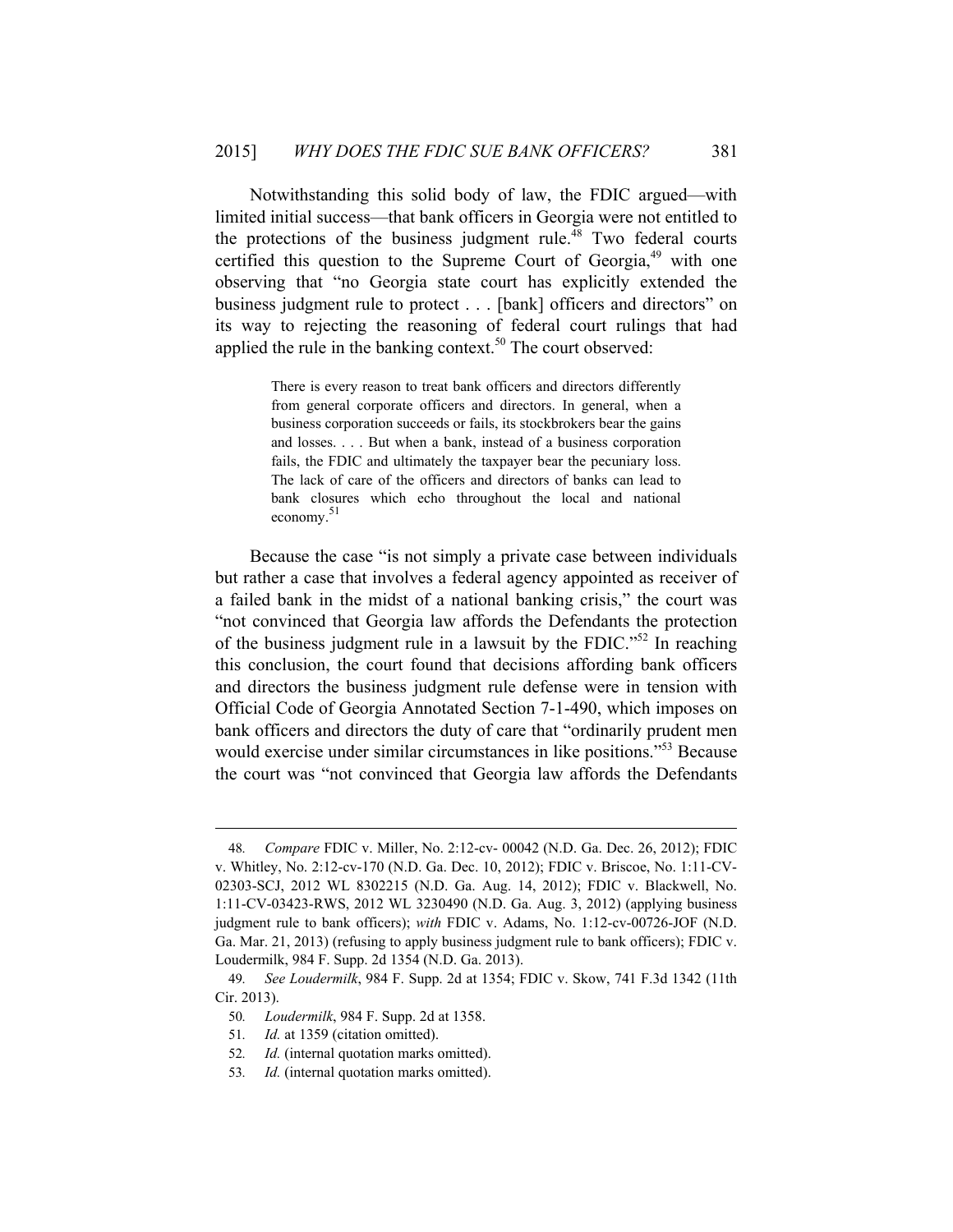the protection of the business judgment rule in a lawsuit by the FDIC,"<sup>54</sup> it certified the following "unsettled question of law" to the Georgia Supreme Court: "Does the business judgment rule in Georgia preclude as a matter of law a claim for ordinary negligence against the officers and directors of a bank in a lawsuit brought by the FDIC as receiver for the bank?"<sup>55</sup>

In *FDIC v. Skow*, the district court granted defendants' motion to dismiss the ordinary negligence claims, holding that under Georgia law the negligence claims that the FDIC brought against former bank officers and directors failed to state a claim as a matter of law.<sup>56</sup> On appeal, however, the Eleventh Circuit was concerned that applying the business judgment rule to bank officers and directors "might contradict the plain language" of the Georgia statute holding bank directors and officers to an ordinary negligence standard of care.<sup>57</sup> "In the light of the plausible conflict between the plain language of O.C.G.A. § 7-1-490 and the state intermediate appellate courts' discussions of Georgia's business judgment rule,"58 the court certified the following two questions to the Supreme Court of Georgia:

> (1) Does a bank director or officer violate the standard of care established by O.C.G.A. § 7-1-490 when he acts in good faith but fails to act with "ordinary diligence," as that term is defined in O.C.G.A. § 51-1-2?

> (2) In a case like this one, applying Georgia's business judgment rule, can the bank officer or director defendants be held individually liable if they, in fact as alleged, are shown to have been ordinarily negligent or to have breached a fiduciary duty, based on ordinary negligence in performing professional duties?<sup>59</sup>

In the recent *Loudermilk* and *Skow* decisions, the Georgia Supreme Court definitively answered the questions raised by these two federal courts. In the *Loudermilk* decision, the Georgia Supreme Court held that corporate officers, including bank officers, are entitled to business judgment protection. The Court began its analysis by examining whether

<sup>54</sup>*. Id.*

<sup>55.</sup> FDIC v. Loudermilk, 761 S.E.2d 332, 334 (Ga. 2014).

<sup>56. 955</sup> F. Supp. 2d 1357 (N.D. Ga. 2012).

<sup>57.</sup> FDIC v. Skow, 741 F.3d 1342, 1346 (11th Cir. 2013).

<sup>58</sup>*. Id.* at 1346.

<sup>59</sup>*. Id.* at 1347.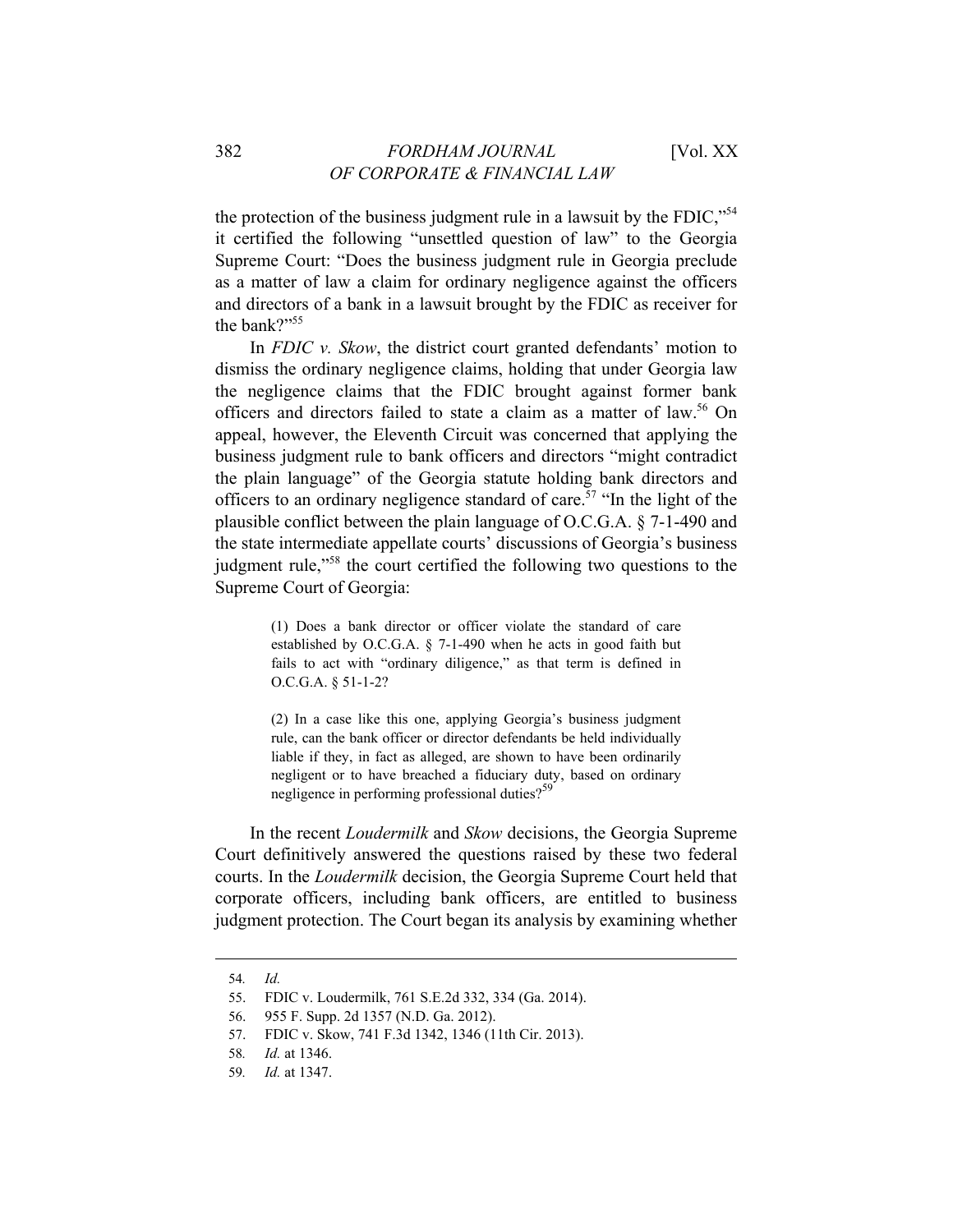Georgia common law recognizes the business judgment rule. After examining three common law cases that the Court deemed "especially instructive," the Georgia Supreme Court held:

> From our precedents, we conclude that the business judgment rule is a settled part of our common law in Georgia, and it generally precludes claims against officers and directors for their business decisions that sound in ordinary negligence, except to the extent that those decisions are shown to have been made without deliberation, without the requisite diligence to ascertain and assess the facts and circumstances upon which the decisions are based, or in bad faith. Put another way, the business judgment rule at common law forecloses claims against officers and directors that sound in ordinary negligence when the alleged negligence concerns only the wisdom of their judgment, but it does not absolutely foreclose such claims to the extent that a business decision did not involve "judgment" because it was made in a way that did not comport with the duty to exercise good faith and ordinary care. We note as well that the business judgment rule applies equally at common law to corporate officers and directors generally and to bank officers and directors.<sup>60</sup>

The Court then analyzed whether the legislature had abrogated the common law business judgment protection when it enacted Official Code of Georgia Annotated Section 7-1-490(a), which provides that "[d]irectors and officers of a bank . . . shall discharge the duties of their respective positions in good faith and with that diligence, care, and skill which ordinarily prudent men would exercise under similar circumstances in like positions,"61 and goes on to enumerate sources of information that officers and directors are entitled to rely upon in good faith. The Court disagreed with the position advanced by the FDIC that this statute supersedes the common law business judgment rule. The Court reconciled the rule with the statute by pointing out that the statute is "largely addressed to the process by which an officer or director is to become informed about the matters as to which he is to exercise judgment."62 As the Court later explained, the "statutory reference to ordinary 'diligence, care, and skill' is most reasonably understood to refer to the care required with respect to the process by which a decision is made, most notably the diligence due to ascertain the relevant facts."<sup>63</sup>

<sup>60</sup>*. Loudermilk*, 761 S.E.2d at 338.

<sup>61</sup>*. Id.* at 339 (internal quotation marks omitted).

<sup>62</sup>*. Id.* at 340.

<sup>63</sup>*. Id.* at 341–42.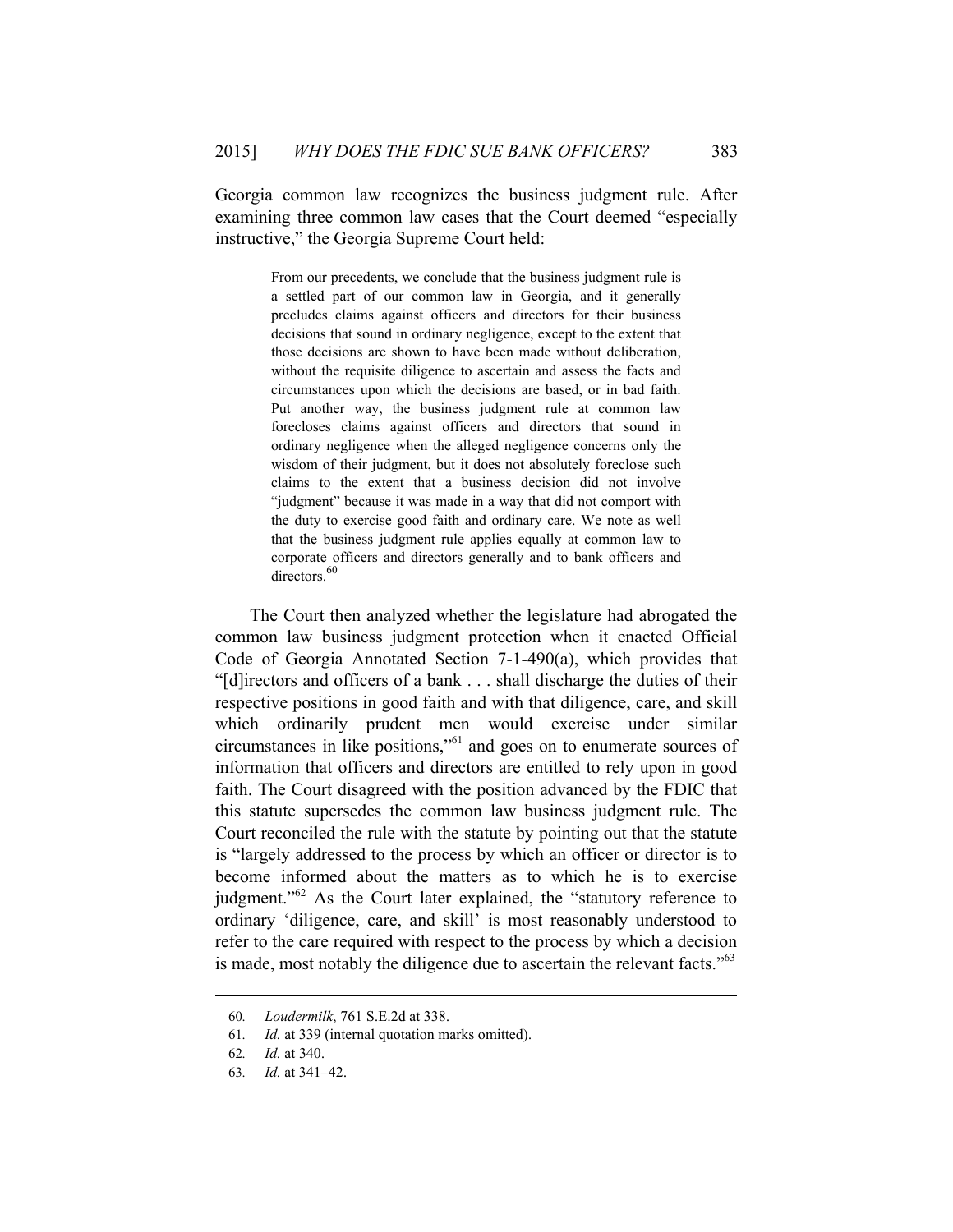In the companion *Skow* case, the Georgia Supreme Court reaffirmed its emphasis on the underlying process that bank officers utilize to make their decisions. The Court held that good faith, by itself, was not sufficient to preclude liability if the officer, "with respect to the process by which he makes decisions, fails to exercise the diligence, care, and skill of ordinarily prudent men [acting] under similar circumstances in like positions."64

The Georgia Supreme Court's efforts to reconcile common law business judgment protections with a statutory ordinary negligence provision echoes the positions taken by other states that have addressed this issue. Like Georgia, a host of other states provide the identical standard of care for officers and directors, and yet apply the business judgment rule to bar ordinary negligence claims. For example, Maine requires bank and non-bank directors and officers to discharge their duties with ordinary care, $65$  but insulates them from liability unless they were grossly negligent.<sup>66</sup> New Jersey also imposes an ordinary negligence standard on bank and non-bank directors, $67$  but shields them from liability absent gross negligence.<sup>68</sup> Alabama also requires bank and non-bank directors to conform with the ordinary negligence standard of care, $69$  but shields them from liability so long as they acted "in good faith and without gross negligence supporting an imputation of fraud."70

## B. THE BUSINESS JUDGMENT RULE IN CALIFORNIA

California courts have reached a different, and only slightly less definitive answer, when it comes to the scope of the business judgment rule in that state. In *Berg & Berg Enters., LLC v. Boyle*, the court explained that California's business judgment rule "has two components – immunization from liability that is codified at Corporations Code Section 309 and a judicial policy of deference to the exercise of good faith business judgment in management decisions."<sup>71</sup> Notwithstanding

<sup>64.</sup> FDIC v. Skow, 763 S.E.2d 879, 881 (Ga. 2014).

<sup>65.</sup> ME. REV. STAT. tit. 13-C, §§ 831(2), 843(1)(B) (2014).

<sup>66</sup>*. See id.* § 832(1)(B) (directors), § 843(3) (officers).

<sup>67.</sup> N.J. STAT. ANN. § 14A:6-14(1) (West 2014).

<sup>68</sup>*. See, e.g.*, Fink v. Codey (*In re* PSE & G S'holder Litig.), 801 A.2d 295, 306 (N.J. 2002).

<sup>69.</sup> ALA. CODE § 10A-2-8.30(a)(2) (2011).

<sup>70.</sup> Deal v. Johnson, 362 So. 2d 214, 218 (Ala. 1978).

<sup>71. 178</sup> Cal. App. 4th 1020, 1048 (Cal. Ct. App. 2009).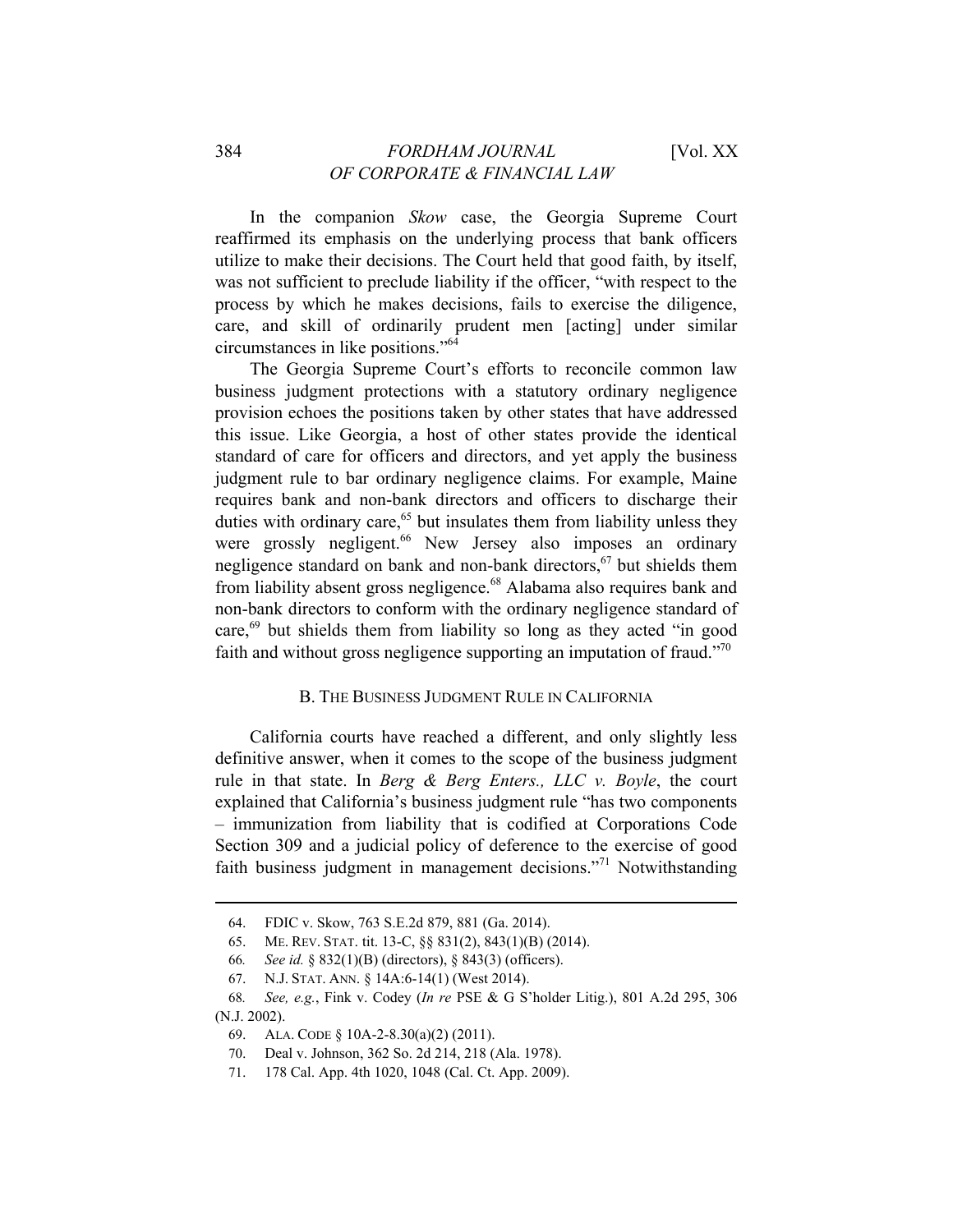this dual-faceted scheme, courts have found that neither the statute nor the common law protects an officer's business judgments in California.

Section 309 of California General Corporation Law, titled "Performance of [D]uties *by [D]irector*; liability," provides in relevant part as follows:

> (a) A director shall perform the duties of a director, including duties as a member of any committee of the board upon which the director may serve, in good faith, in a manner such director believes to be in the best interests of the corporation and its shareholders and with such care, including reasonable inquiry, as an ordinarily prudent person in a like position would use under similar circumstances. . . .

> (c) A person who performs the duties of a director in accordance with subdivisions (a) and (b) shall have no liability based upon any alleged failure to discharge the person's obligations as a director.  $\ldots$ <sup>72</sup>

While some California courts, such as the court in *Berg & Berg*, have characterized the statute as codifying the "immunization from liability" component of the business judgment rule, the California Law Revision Commission in 1996 observed that "Section 309 does not codify the business judgment rule; it codifies the duty of care of directors, upon which the business judgment rule acts as a limitation."<sup>73</sup> This protection is limited, by its terms, only to directors. No court in California has found that this statutory protection extends to officers.

The common law provides no recourse for officers in California. Although courts agree that the "judicial policy of deference to the exercise of good-faith business judgment in management decisions" remains a protection afforded not by statute, but by California's common law business judgment rule,  $\frac{1}{4}$  a number of federal district courts in California over the past three years have held that neither Section 309 nor the common law rule extends the business judgment defense to corporate officers.<sup>75</sup> In *FDIC v. Perry*,<sup>76</sup> for example, the

<sup>72.</sup> CAL. CORP. CODE § 309 (1975) (emphasis added).

<sup>73</sup>*. See* CALIFORNIA LAW REVISION COMMISSION, MEMORANDUM 96-12, at 4 (Jan. 30, 1996), *available at* www.clrc.ca.gov/pub/1996/M96-12.pdf.

<sup>74.</sup> FDIC v. Van Dellen, No. CV 10-4915 DSF, 2012 WL 4815159 (C.D. Cal. Oct. 5, 2012); *Berg & Berg*, 178 Cal. App. 4th at 1048; Lee v. Interinsurance Exch., 50 Cal. App. 4th 694, 714 (Cal. Ct. App. 1996).

<sup>75</sup>*. See* FDIC v. Hawker, No. CV F 12-0127, 2012 WL 2068773 (E.D. Cal. June 7, 2012); *Van Dellen*, 2012 WL 4815159; FDIC v. Faigin, No. CV 12-03448 DDP, 2013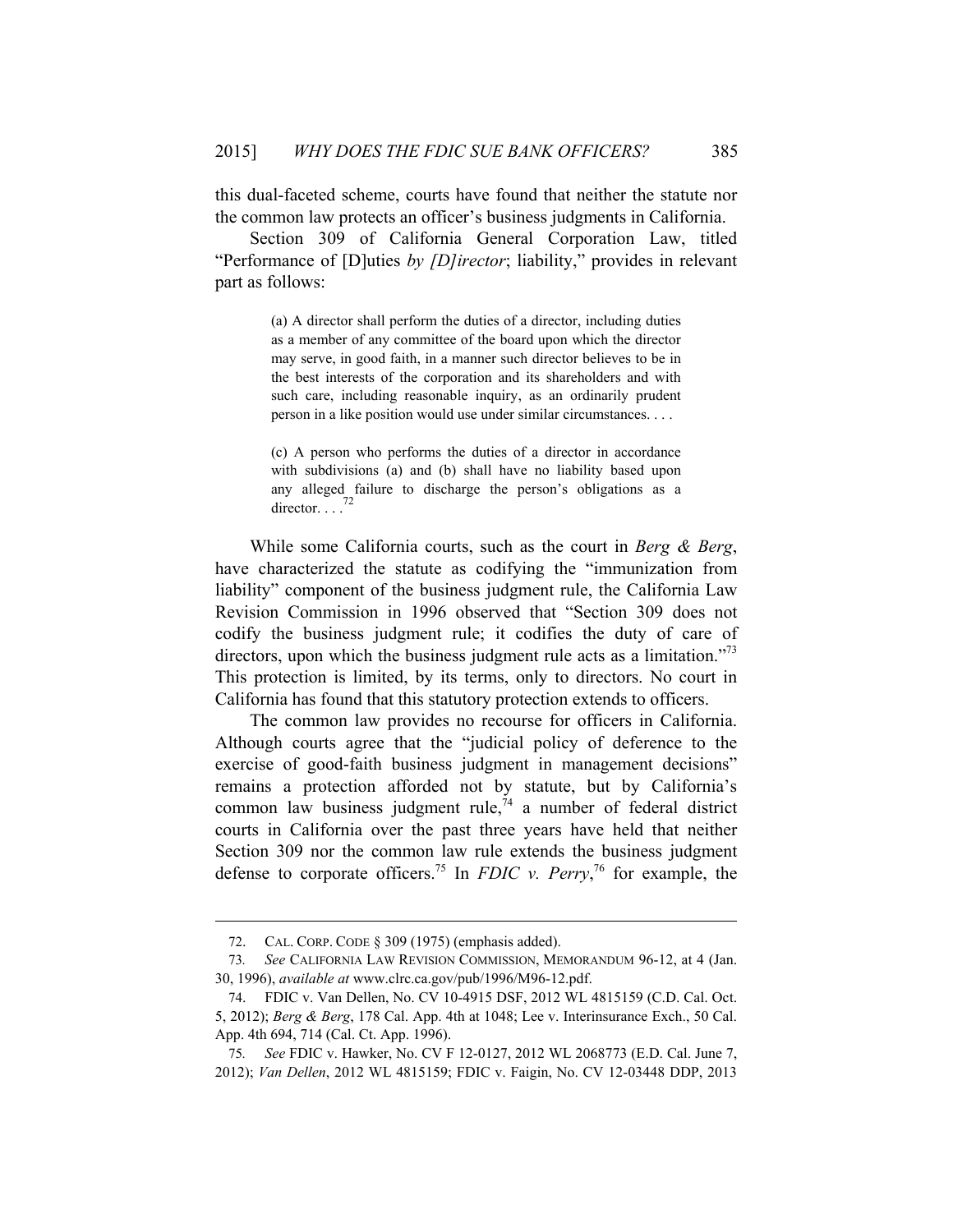court determined that the plain language of Section 309 of the statute, which is framed solely in terms of directors and its legislative history,<sup>77</sup> supports the conclusion that the protections of the statute do not extend to corporate officers. The court also held that it was unable to find any California judicial decisions applying the common law business judgment rule to corporate officers, and therefore refused to do so in that case.78 These decisions have focused (1) on the language and legislative history of Section 309, and (2) on the ruling of the California Court of Appeals in *Gaillard v. Natomas Co.*,<sup>79</sup> which held that the business judgment rule did not apply to directors' approval of golden parachute agreements because the directors were not performing the duties of directors but acting as officers.<sup>80</sup>

Although the argument for extending business judgment protection to corporate officers is not technically foreclosed (given that the

WL 3389490, at \*11 (C.D. Cal. July 8, 2013); Nat'l Credit Union Admin. v. Siravo, No. CV 10-1597-GW, 2011 WL 8332969 (C.D. Cal. July 7, 2011).

77. The legislative committee that drafted Section 309 stated, as relevant: "[I]t is the intent of the draftsmen of this provision, by combining the requirement of good faith within the standard of care, to incorporate the familiar concept that, these criteria being satisfied, a director should not be liable for an honest mistake of business judgment." *See* Cal. Corp. Code § 309 (Legislative Committee Comment) (1975) (noting that "[t]he standard of care does not include officers," reasoning that, "[a]lthough a non-director officer may have a duty of care similar to that of a director . . . his ability to rely on factual information, reports or statements may, depending upon the circumstances of the particular case, be more limited than in the case of a director in view of the greater obligation he may have to be familiar with the affairs of the corporation.").

78*. Perry*, 2012 WL 589569, at \*3 ("Defendant's proposition, however, seems unprecedented as the Court's research reveals no judicial decision in California applying common law BJR to corporate officers.").

79. 208 Cal. App. 3d 1250 (Cal. Ct. App. 1989).

80. The California Law Revision Commission initially criticized that decision in a preliminary report recommending that the business judgment rule be codified to include officers, arguing that the court reached the right outcome for the wrong reason namely, that the *Gaillard* officers did not deserve protection because they were interested in the transaction. *See* CALIFORNIA LAW REVISION COMMISSION, *supra* note 73, at 4. But the Commission softened its stance in its final report, recommending that the proposed "codification of the business judgment rule should be limited to directors, and that its possible application to officers be made the subject of a separate study. Codification of the business judgment rule for directors should not affect the common law and existing statutory protection of officers and employees." CALIFORNIA LAW REVISION COMMISSION, RECOMMENDATION, at 17-18 (1998).

<sup>76.</sup> No. CV 11-5561-DDW, 2012 WL 589569 (C.D. Cal. Feb. 21, 2012).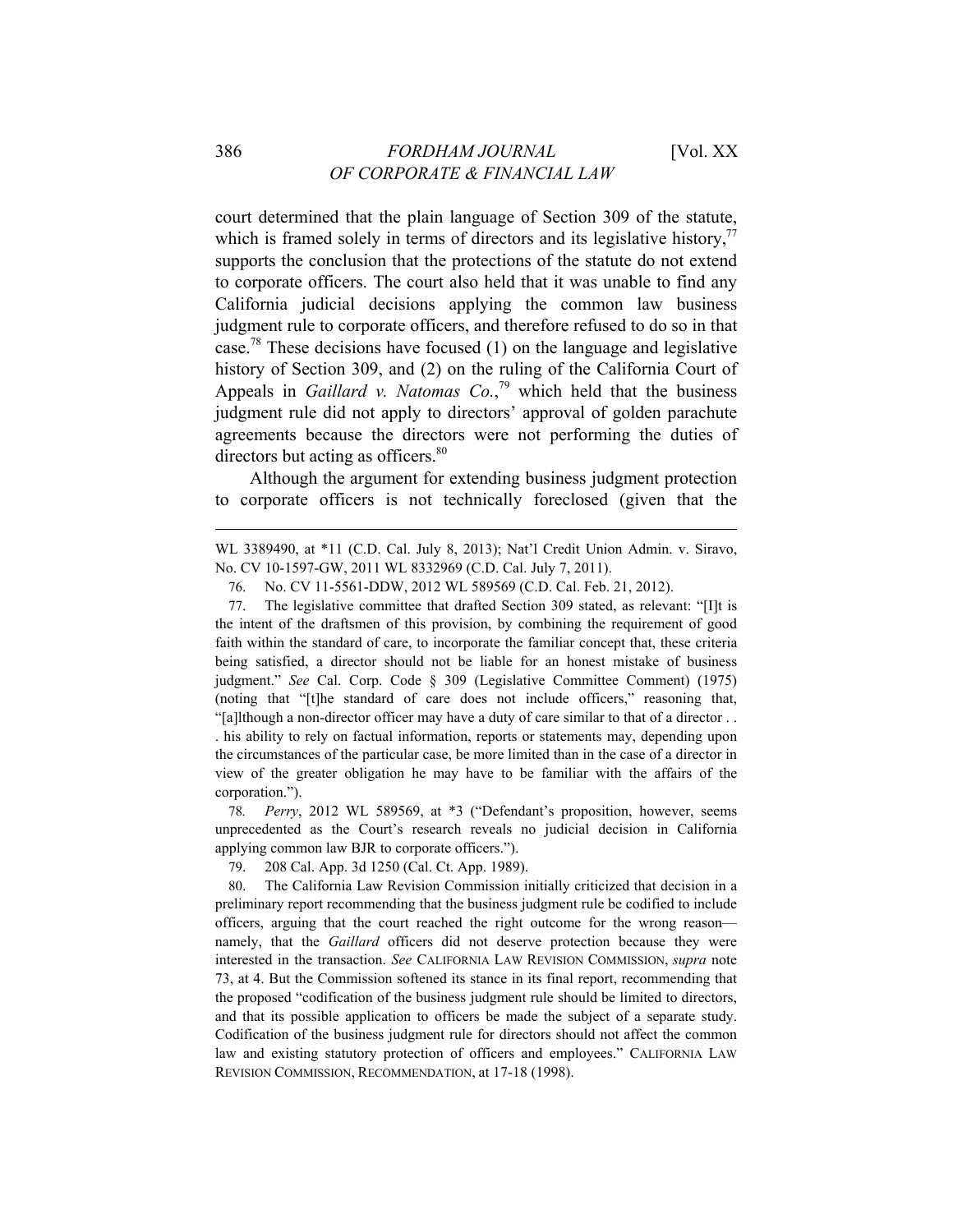California Supreme Court has not addressed this issue), the decisions to date paint a bleak picture about its prospects. There are a handful of cases that can be read to support the argument, $81$  but a three-year unbroken string of federal court decisions interpreting state law to the contrary presents a formidable obstacle.

## C. THE BUSINESS JUDGMENT RULE IN FLORIDA.

Unlike Georgia and California, where the scope of business judgment protections are clearly demarcated, the availability of a business judgment defense to corporate officers in Florida is unsettled. In recent cases brought against bank officers, the FDIC has taken the position that Florida**'**s limitation-of-liability statute does not apply to officers and abrogates the common law business judgment protections that existed prior to its enactment. The FDIC**'**s arguments have met with mixed success.

## *1. The Florida Limitation-of-Liability Statute*

The Florida limitation-of-liability statute, which took effect in 1987, speaks only in terms of directors. It provides that a director must discharge his or her duties "(a) [i]n good faith; (b) [w]ith the care an ordinary prudent person in a like position would exercise under similar circumstances; and (c) [i]n a manner he or she reasonably believes to be in the best interests of the corporation."82 The statute then narrows the actions that can impose liability on directors of Florida banks, limiting liability to situations where there has been a criminal violation, an improper personal benefit, or conduct that was "in bad faith or with malicious purpose or in a manner exhibiting wanton and willful disregard of human rights, safety, or property."<sup>83</sup>

By virtue of this statute, "imposition of liability on a director requires not only a violation of the duty of ordinary care set forth in Fla.

<sup>81</sup>*. See, e.g.*, Frances T. v. Vil. Green Owners Ass'n, 42 Cal. 3d 490, 497 n.14 (Cal. 1986) (en banc) (suggesting application of the rule to corporate officers); Biren v. Equality Emergency Med. Grp., 102 Cal. App. 4th 125, 131 (Cal. Ct. App. 2002) (concluding officer director was protected by the business judgment rule); PMC, Inc. v. Kadisha, 78 Cal. App. 4th 1368, 1386–87 (Cal. Ct. App. 2000) ("Generally, an officer or director who commits a tort because he or she reasonably relied on expert advice or other information cannot be held personally liable for the resulting harm.").

<sup>82.</sup> FLA. STAT. § 607.0830(1) (2014).

<sup>83.</sup> FLA. STAT. § 607.0831.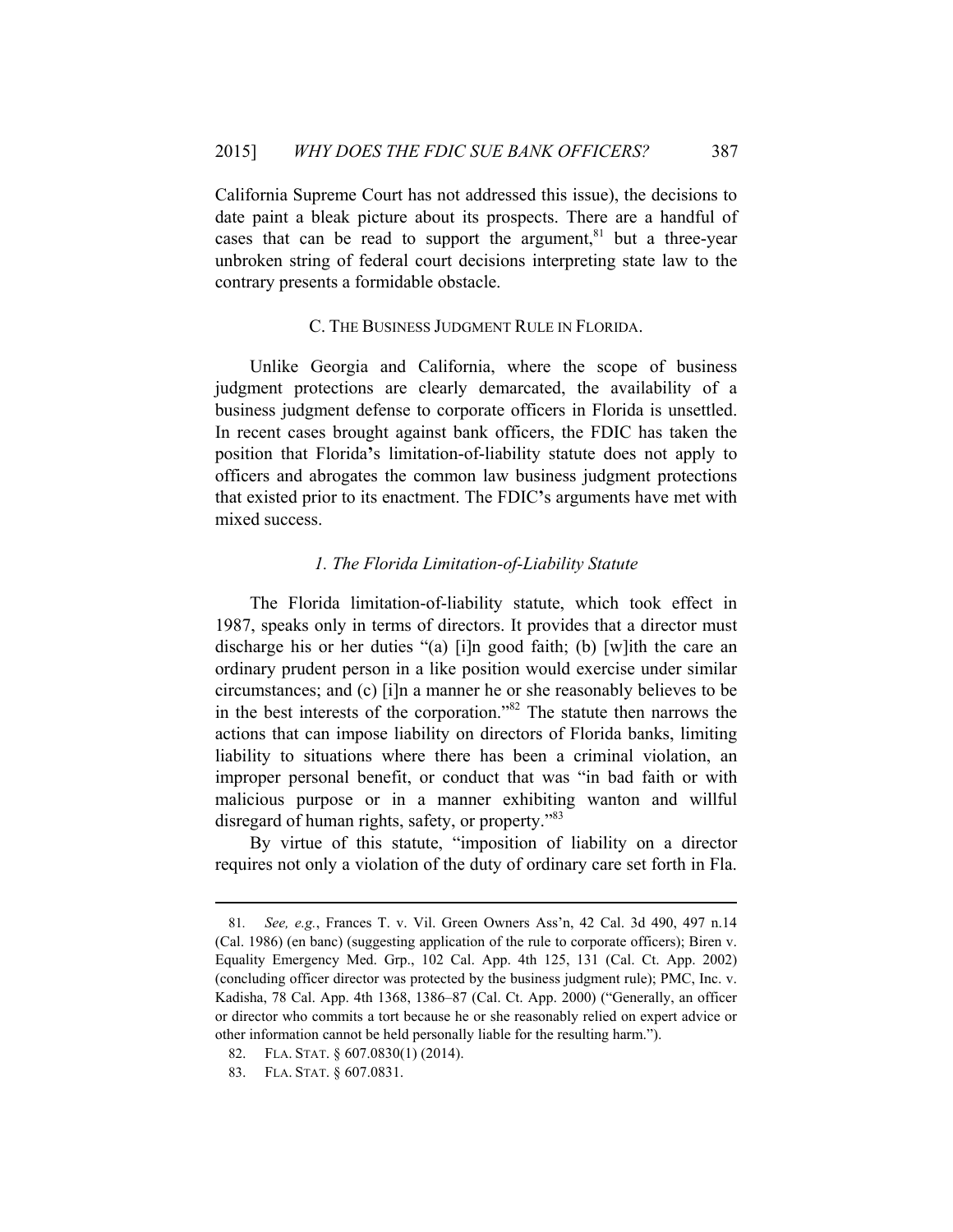Stat. § 607.0830, but a violation that falls into one of the five categories set forth in Fla. Stat. §  $607.0831(1)(b)$ ."<sup>84</sup> When the FDIC brings suit, its claims generally fall within  $\S 607.0831(1)(b)(4)$ , which applies when the allegations allege "conscious disregard for the best interest of the corporation, or willful misconduct."85 Claims against directors for ordinary negligence are not cognizable under the statute, $86$  which accords with the general rule that directors cannot be sued for garden variety negligence claims.

Initially, some federal courts did not draw a distinction between directors and officers when applying the limitation-of-liability statute. In 1988, less than one year after the statute went into effect, a court in the Southern District of Florida observed that "the Florida legislature has recently passed [an] Act ... which created greater protections from liability for official acts in their capacity of corporate *officers and directors*."87 Five years later, in *Gonzalez-Gorrondona*, another court in that district was presented with a case in which the FDIC brought a claim for ordinary negligence based on director and officer conduct that occurred between March 1983 and December 1988—a range that spanned July 1, 1987, the date on which the Florida limitation-ofliability statute took effect.<sup>88</sup> As to conduct post-dating the effective date of the statute, the court held that "the Florida statute insulates corporate *directors and officers* from conduct amounting to gross negligence, and permits liability only for greater derelictions of the duty of care.<sup>89</sup> Evaluating the conduct by the defendant directors and officers, the Court

<sup>84.</sup> FDIC v. Price, No. 2:12-cv-148-FTM-99DNF, 2012 WL 3242316, at \*6 (M.D. Fla. Aug. 8, 2012).

<sup>85.</sup> FLA. STAT. §  $607.0831(1)(b)(4)$ . Florida law defines "[g]ross negligence" as conduct "so reckless or wanting in care that it constituted a conscious disregard or indifference to the life, safety, or rights of persons exposed to such conduct." Fla. Stat. § 768.72(2)(b). Florida courts have found willful misconduct to be the same standard as gross negligence. *See, e.g.*, FDIC v. Aultman, No. 2:13-cv-58-FTM-384AM, 2013 WL 3357854, at \*3 (M.D. Fla. July 3, 2013); FDIC v. Florescue, No. 8:12-cv-2547-T-30TBM, 2013 WL 2477246, at \*6 (M.D. Fla. June 10, 2013); Wood v. Musa, 168 So. 2d 701, 702 (Fla. Dist. Ct. App. 1964) ("Gross negligence and willful or wanton misconduct mean the same thing." (internal quotation marks omitted)).

<sup>86</sup>*. See Florescue*, 2013 WL 2477246, at \*3; FDIC v. Gonzalez-Gorrondona, 833 F. Supp. 1554, 1556 (S.D. Fla. 1993).

<sup>87.</sup> Int'l Ins. Co. v. Johns, 685 F. Supp. 1230, 1238 n.4 (S.D. Fla. 1988) (emphasis added), *aff'd*, 874 F.2d 1447 (11th Cir. 1989).

<sup>88</sup>*. Gonzalez-Gorrondona*, 833 F. Supp. at 1556.

<sup>89</sup>*. Id.* (emphasis added).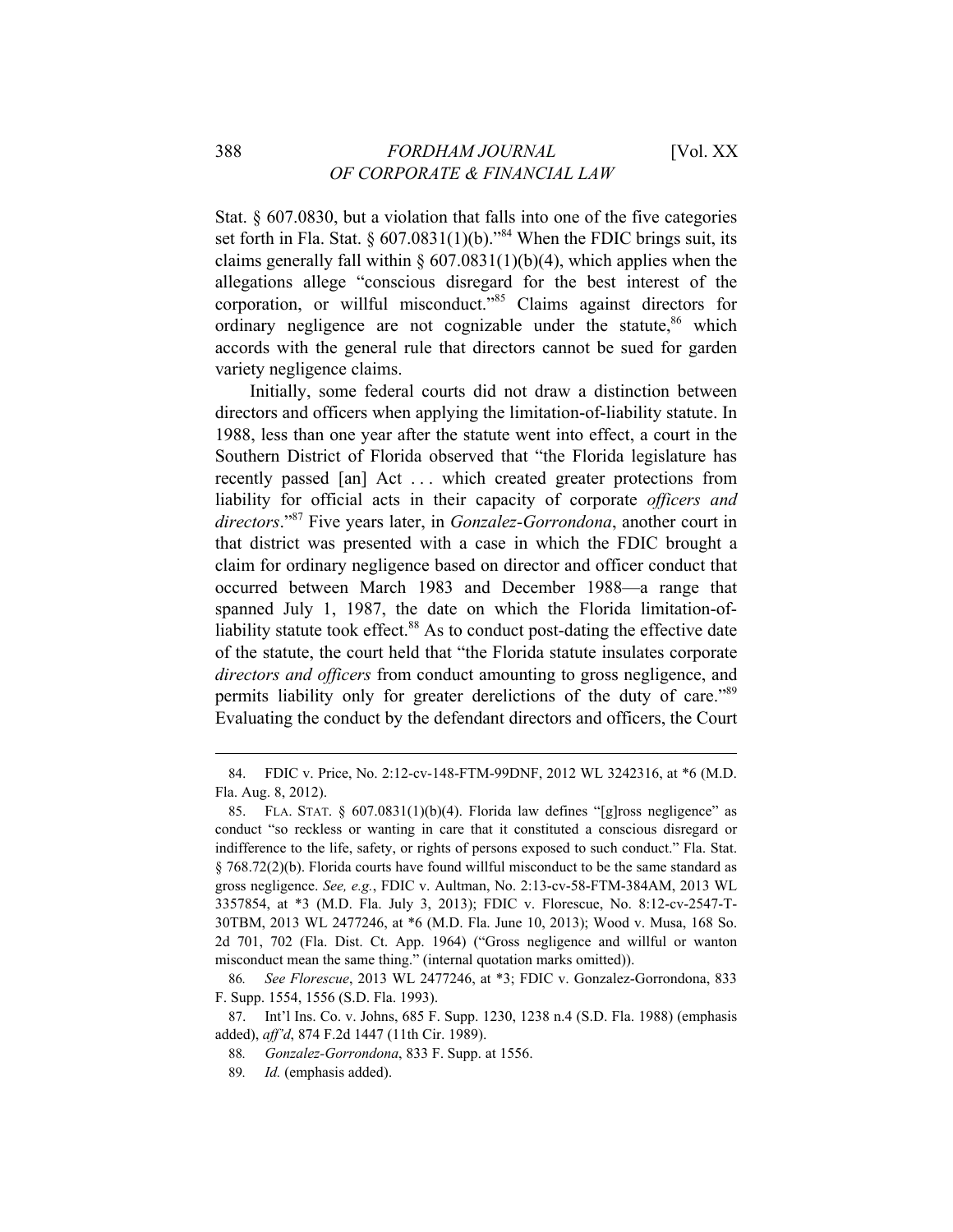ruled that the "challenged corporate decisions . . . made prior to July 1, 1987 will be subject to an ordinary standard of care" but "any misconduct alleged to have taken place after July 1, 1987 must be scrutinized according to the 'gross negligence' standard of  $\S$  1821(k) of FIRREA.<sup>"90</sup> In other words, the Court dismissed the ordinary negligence claims with respect to all conduct that occurred after the effective date of the statute. Because the defendants in *Gonzalez-Gorrondona* were directors *and* officers,  $91$  the import of that decision was that the statutory protection of Section 607.0831 extended to officers as well.

This interpretation of Section 607.0831 was subsequently endorsed by the Eleventh Circuit, which recognized in 1996 that "[t]he Florida legislature passed [Section 607.0831] to afford corporate *officers and directors* greater protection from liability."92 In *Stahl*, the FDIC brought negligence claims against former officers and directors of a savings and loan association, alleging that the defendants had negligently approved deficient loans, and the defendants claimed the protection of the business judgment rule. Because the conduct at issue in *Stahl* occurred prior to the effective date of Section 607.0831, the Eleventh Circuit held that the standard of care under Florida law was ordinary negligence.<sup>93</sup> But as a corollary to this holding, the court specifically identified that Section 607.0831 created "greater protection from liability" for "causes of action accruing on or after July 1, 1987," and that this protection was afforded to "corporate officers and directors."94 Thus, for the first quarter-century that Florida's limitation-of-liability statute was in effect,

93*. Id.* at 1516.

<sup>90</sup>*. Id.* at 1559; *see also id.* at 1556 ("In sum, prior to July 1, 1987, the law of Florida imposed liability on corporate directors and officers for simple negligence, and after that date, Florida imposed liability only for acts constituting more than gross negligence.").

<sup>91</sup>*. Gonzalez-Gorrondona*, 833 F. Supp. at 1548.

<sup>92.</sup> FDIC v. Stahl, 89 F.3d 1510, 1516 n.12 (11th Cir. 1996) (emphasis added); *see also id.* at 1517–18 (citing with approval the analysis in *Gonzalez-Gorrondona*).

<sup>94</sup>*. Id.* at 1516 n.12; *see also* Official Comm. of Unsecured Creditors of Toy King Distribs., Inc. v. Liberty Sav. Bank (*In re* Toy King Distribs., Inc.)*,* 256 B.R. 1, 168 (Bankr. M.D. Fla. 2000) ("[T]o overcome the presumption of the business judgment rule under [Section 607.0831], the plaintiff must establish . . . that the *officer or director* has been more than grossly negligent." (emphasis added)); FDIC v. Mintz, 816 F. Supp. 1541, 1545–46 (S.D. Fla. 1993) ("Florida has passed an 'insulating' statute which was intended to afford greater protection against suit for directors and officers."); Brandt v. Bassett (*In re* Se. Banking Corp.), 827 F. Supp. 742, 755 n.6 (S.D. Fla. 1993) ("Florida also arguably applies the Business Judgment Rule to officers."), *rev'd on other grounds*, 69 F.3d 1539 (11th Cir. 1995).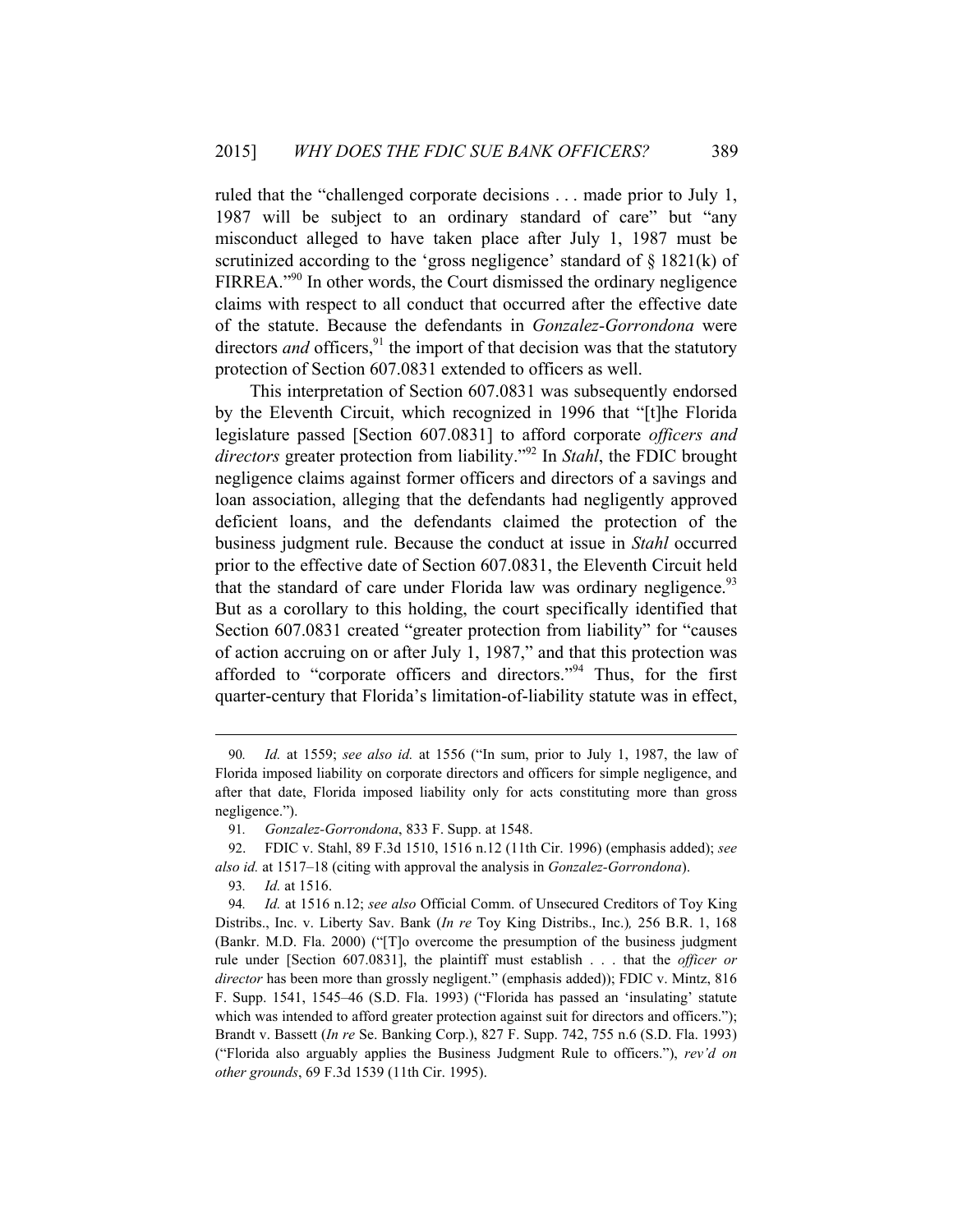courts, as clear holding or dictum, interpreted its protections as extending to both officers and directors.

More recently, though, several Florida federal courts have concluded that the limitation-of-liability statute is more circumscribed, protecting directors but not officers from FDIC claims of ordinary negligence and breach of fiduciary duty. In *FDIC v. Brudnicki*, the court denied a motion to dismiss filed by a director-officer.<sup>95</sup> The court concluded that "legislators intentionally differentiated between directors, officers, employees, and agents . . . . Officers, employees, and agents may be liable for something less than conscious disregard for the best interests of the corporation or willful misconduct."96 In *FDIC v. Florescue*, another court followed the reasoning in *Brudnicki*, but observed that "[w]hether § 607.0831 extends to an officer-director is an unsettled issue under Florida law."<sup>97</sup> Both decisions acknowledge that *Gonzalez-Gorrondona* established a contrary view.<sup>98</sup> To date, this issue remains unresolved, although the more recent cases refusing to apply the limitation-of-liability statute suggest that courts look more skeptically at this argument now than they did before.<sup>99</sup>

#### *2. Florida's Common Law Business Judgment Rule*

But even if the limitation-of-liability statute provides no refuge, bank officers in Florida may still avail themselves of common law business judgment protections to defend themselves against FDIC liability claims. A number of Florida decisions that both pre-date and post-date the enactment of Florida's limitation of liability statute recognize a common law business judgment protection for officers.<sup>100</sup> In

 $\overline{a}$ 

99*. See* Order Denying Motion for Partial Dismissal at 4-5, FDIC v. Dodson, et al., No. 4:13-cv-416-MW-CAS (N.D. Fla. Feb. 27, 2014) (holding that "officers are not shielded from personal liability" by Section 607.0831).

100*. See, e.g.*, Schein v. Caesar's World, Inc., 491 F.2d 17, 18–20 (5th Cir. 1974) (per curiam) (affirming grant of summary judgment to defendant "officers and

<sup>95.</sup> No. 5:12-cv-398-RS-GRJ, 2013 WL 2145720, at \*2 (N.D. Fla. May 15, 2013).

<sup>96</sup>*. Id.*

<sup>97.</sup> FDIC v. Florescue, No. 8:12-cv-2547-T-30TBM, 2013 WL 2477246, at \*4 (M.D. Fla. June 10, 2013).

<sup>98</sup>*. See id.* (citing *Gonzalez-Gorrondona* as dictum); *Brudnicki*, 2013 WL 2145720, at \*2 ("Interpreting the statute during its infancy, one federal district court found 'that the Florida statute insulates corporate directors and officers . . . .'" (ellipsis in original) (citation omitted) (quoting FDIC v. Gonzalez-Gorrondona, 833 F. Supp. 1554, 1556 (S.D. Fla. 1993)).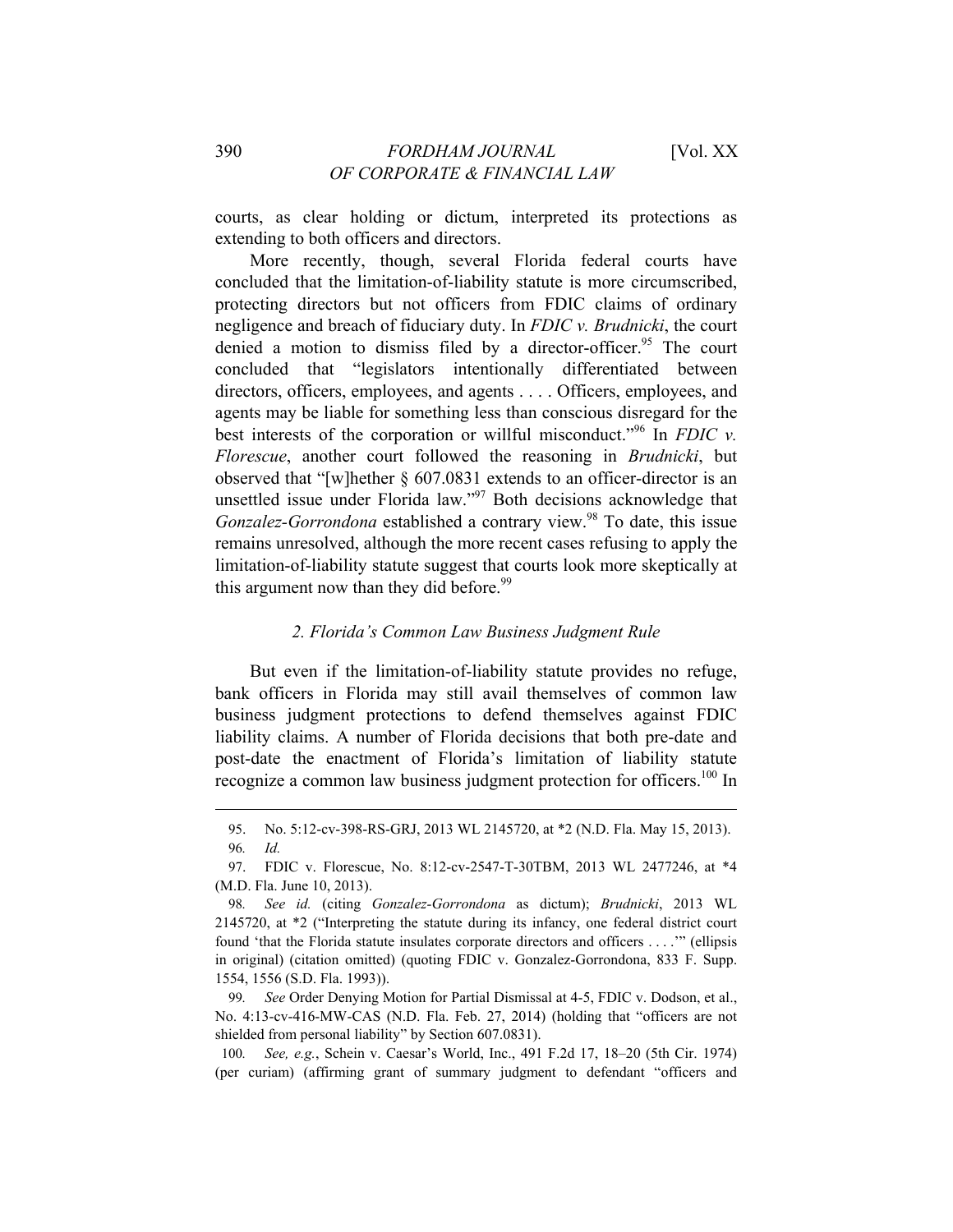a recent FDIC case litigated and eventually settled in the Southern District of Florida, the officer defendants moved to dismiss the FDIC's claims for negligence and breach of fiduciary duty on the ground that their judgments were protected by either the limitation-of-liability statute or the common law business judgment rule. Without expressly addressing their statutory argument, the court found "application of the business judgment rule [to be] a question of fact and therefore inappropriate for consideration on a motion to dismiss."101 The court did not accept the argument advanced by the FDIC that there was no common law business judgment rule.

Under the common law rule Florida courts will presume that officers and directors acted in good faith, in the absence of a showing of "abuse of discretion, fraud, bad faith, or illegality."102 In *AmeriFirst Bank v. Bomar*, the court made this point emphatically:

> Under the business judgment rule, officers and directors of a corporation are presumed to have acted properly and in good faith. Although required to discharge their duties with the diligence and skill of an ordinary prudent person in a like position under similar circumstances, officers and directors "incur no liability to the corporation for issues of business expediency which they resolve through the mere exercise of their business judgment." Thus, unless there is a showing of an abuse of discretion, fraud, bad faith or illegality, a court will not substitute its own judgment for that of corporate management.<sup>103</sup>

directors" because the undisputed facts established that defendants' actions were "indisputably a sound exercise of their business judgment"); Pujals *ex rel.* El Rey de los Habanos, Inc. v. Garcia, 777 F. Supp. 2d 1322, 1327, 1331 (S.D. Fla. 2011) (refusing to strike business judgment rule defense for defendant "officers and directors," and stating that "[t]he business judgment rule is a judicial presumption that corporate officers and directors acted in good faith"); AmeriFirst Bank v. Bomar, 757 F. Supp. 1365, 1376 (S.D. Fla. 1991) ("Under the business judgment rule, officers and directors of a corporation are presumed to have acted properly and in good faith."); Univ. Clinical Assocs., Inc. v. Intracoastal Health Sys., Inc., No. CL 99-7605 AG, 2000 WL 1466097, at \*6 (Fla. Cir. Ct. Sept. 25, 2000) (describing the business judgment rule as a defense available to officers and directors).

<sup>101.</sup> Order Denying Defendants' Motion to Dismiss at 8, FDIC v. Smith, et al., 2:13-cv-14151-DLG, (S.D. Fla. Nov. 13, 2013).

<sup>102.</sup> Kloha v. Duda, 246 F. Supp. 2d 1237, 1244 (M.D. Fla. 2003).

<sup>103. 757</sup> F. Supp. at 1376 (citations omitted); *see also* Sheridan Healthcorp, Inc. v. O'Rourke, No. 00-020282 (09), 2007 WL 7035809 (Fla. Cir. Ct. July 12, 2007) ("[O]fficers and directors of a valid corporation are afforded protection under the Business Judgment Rule, no matter how poor their business judgment, unless it is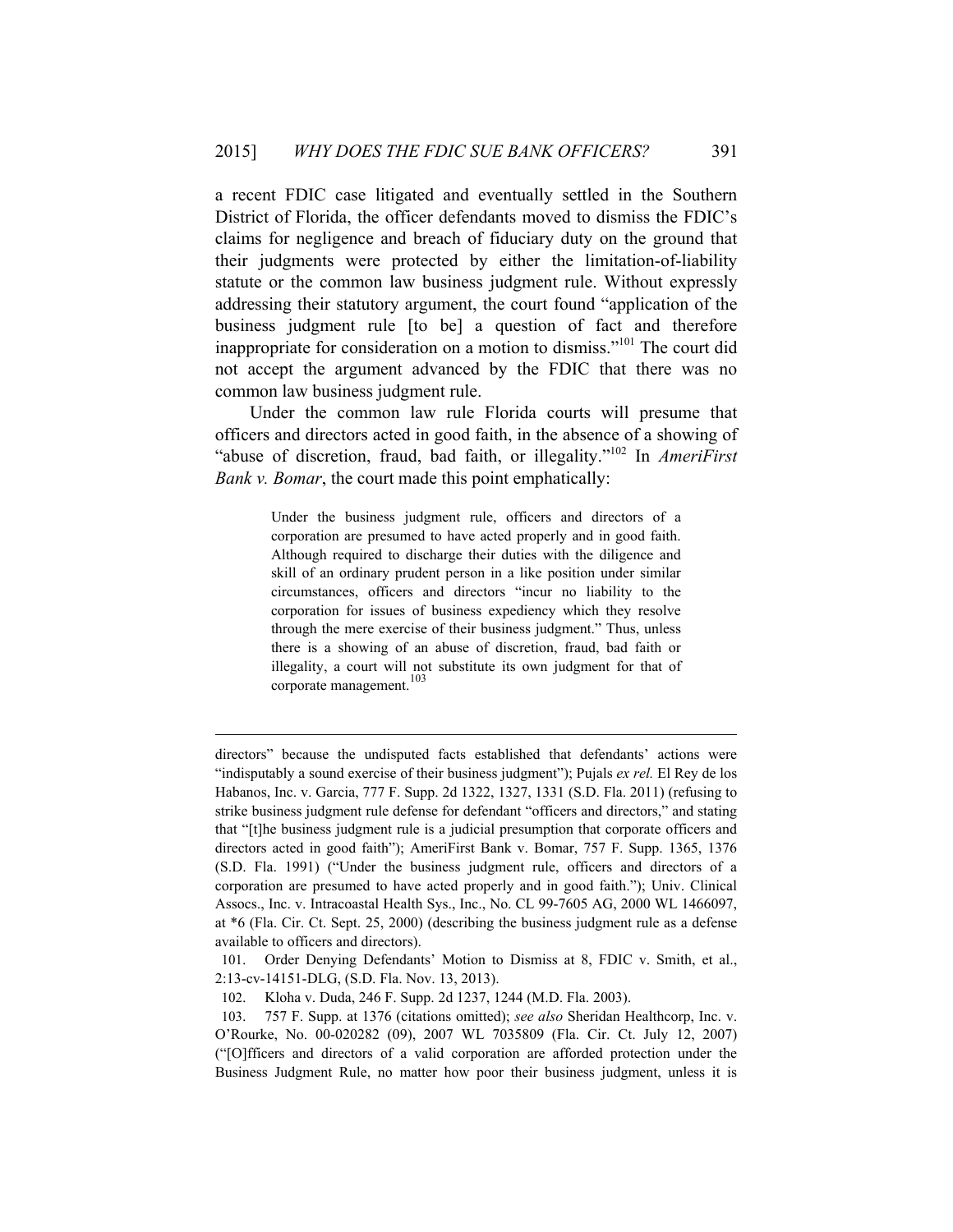## 392 *FORDHAM JOURNAL* [Vol. XX *OF CORPORATE & FINANCIAL LAW*

There is no textual support for the assertion that the limitation-ofliability statute displaced the common law business judgment rule. Section 11 of the Florida limitation-of-liability statute also states that "[n]othing in this act shall be construed as increasing or decreasing the liability of any person not herein specifically delineated."104 To the extent that officers are deemed not to be encompassed by the statutory protection, then nothing in the statute affects their common law protections. As one Florida court observed in a different context, "The presumption is that no change in the common law is intended unless the statute is explicit and clear in that regard."<sup>105</sup>

Not surprisingly, Florida courts generally have rejected arguments that the limitation-of-liability statute abrogated the common law business judgment rule.106 For example, in *Brandt v. Bassett (In re Southeast Banking Corp.)*, the court ruled that "[t]here is nothing in the statute that expressly indicates that it has affected the Business Judgment Rule. The legislative history . . . does not indicate that the legislature intended to affect the Business Judgment Rule. . . . [T]here is no case law to support the contention that the business judgment rule has been subsumed by the Florida statute."107 Likewise, in *Banco Latino International v. Gomez Lopez*, the court observed that "[t]hrough *both statute and case law*, Florida has developed rather strict standards for imposing personal liability upon corporate *officers and directors* for actions taken in their official capacities."108 In support of this point, the Court cited both Section 607.0831 and *In re Southeast Banking Corp.*, which the Court described as "discussing the case law developing

alleged and there is proof they acted fraudulently, illegally, oppressively and in bad faith.").

<sup>104. 1987</sup> Fla. Sess. Law Serv. 87-245, § 11 (West).

<sup>105.</sup> Thornber v. City of Fort Walton Beach, 568 So. 2d 914, 918 (Fla.1990).

<sup>106</sup>*. See Kloha*, 246 F. Supp. 2d at 1244 n.20 (recognizing that the rule survives the statute, but observing that the case law "remains unclear as regards the complete relationship between the business judgment rule and Florida Statute § 607.0830"). Several other courts have applied Florida's common law business judgment rule even after the enactment of the 1987 statute. *See In re* Bal Harbour Club, Inc., 316 F.3d 1192, 1194-95 (11th Cir. 2003); Pujals *ex rel.* El Rey De Los Habanos, Inc. v. Garcia, 777 F. Supp. 2d 1322, 1327, 1331 (S.D. Fla. 2011); *Bomar*, 757 F. Supp. at 1376.

<sup>107. 827</sup> F. Supp. 742, 755 (S.D. Fla. 1993), *rev'd on other grounds*, 69 F.3d 1539 (11th Cir. 1995).

<sup>108. 95</sup> F. Supp. 2d 1327, 1335 (S.D. Fla. 2000) (emphases added).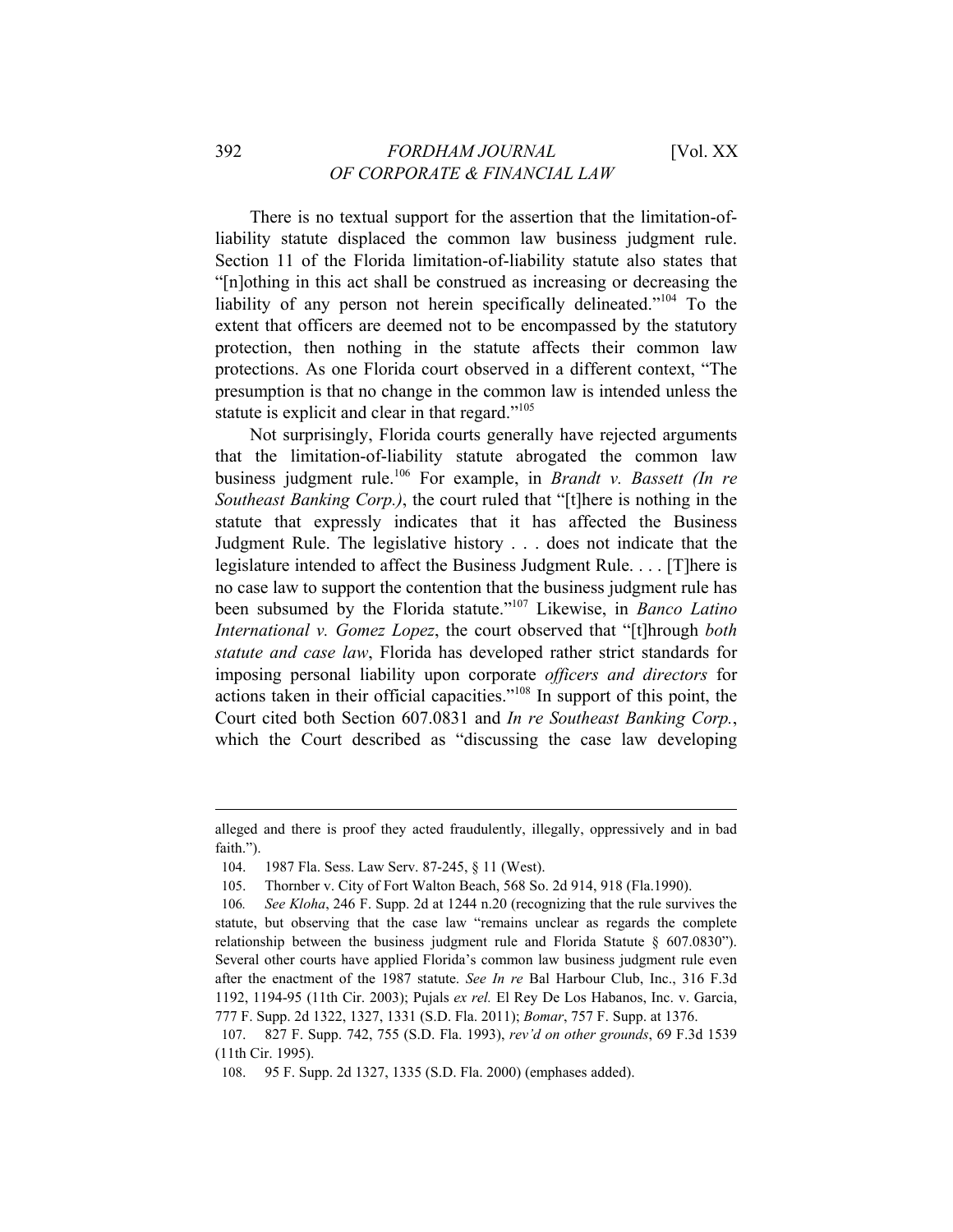Florida's standard for imposing officer and director liability and the business judgment rule affirmative defense."109

Common law rules remain in force unless they are *inconsistent* with acts of the Florida legislature.<sup>110</sup> There is obviously nothing "inconsistent" about providing business judgment protections through both the statute and the common law; indeed, if the FDIC is correct that Section 607.0831 covers only directors, then a separate and continuing common law protection for officers is not merely consistent but essential to the overall slate of business judgment protections under Florida law. Accordingly, the Southern District of Florida's conclusion in *In re Southeast Banking Corp.* remains true: nothing in the statute, its legislative history or the relevant case law indicates that the statute has affected the business judgment rule.<sup>111</sup> Although sound arguments can be made that bank officers are entitled to assert the business judgment defense, whether under the limitation-of-liability statute or the common law, it remains to be seen how courts will interpret and apply these protections.

## **V. PRACTICAL CONSIDERATIONS WHEN ASSERTING THE BUSINESS JUDGMENT DEFENSE**

Although the business judgment rule can be a formidable defense, its deterrent effect is lessened if defendants cannot use it to knock out claims for simple negligence or breach of fiduciary duty prior to trial. In addition to arguing that business judgment protection is not available as a matter of law, the FDIC typically also contends that it is inappropriate for the court to consider it at the motion to dismiss stage. Several courts have endorsed this argument, holding that the business judgment rule is too fact-intensive to be disposed of on a motion to dismiss. For example, in *FDIC v. Baldini*, a district court recently observed that "there is overwhelming authority to support the FDIC's position that the business judgment rule is highly fact dependent and, therefore, inappropriate for consideration on a motion to dismiss."112 But the court principally relied on the Third Circuit's decision in *Stanziale v. Nachtomi (In re Tower* 

<sup>109</sup>*. Id.*

<sup>110.</sup> Maronda Homes, Inc. v. Lakeview Reserve Homeowners Ass'n,127 So. 3d 1258, 1268 (Fla. 2013).

<sup>111. 827</sup> F. Supp. at 755.

<sup>112. 983</sup> F. Supp. 2d 772, 783 (S.D. W. Va. 2013).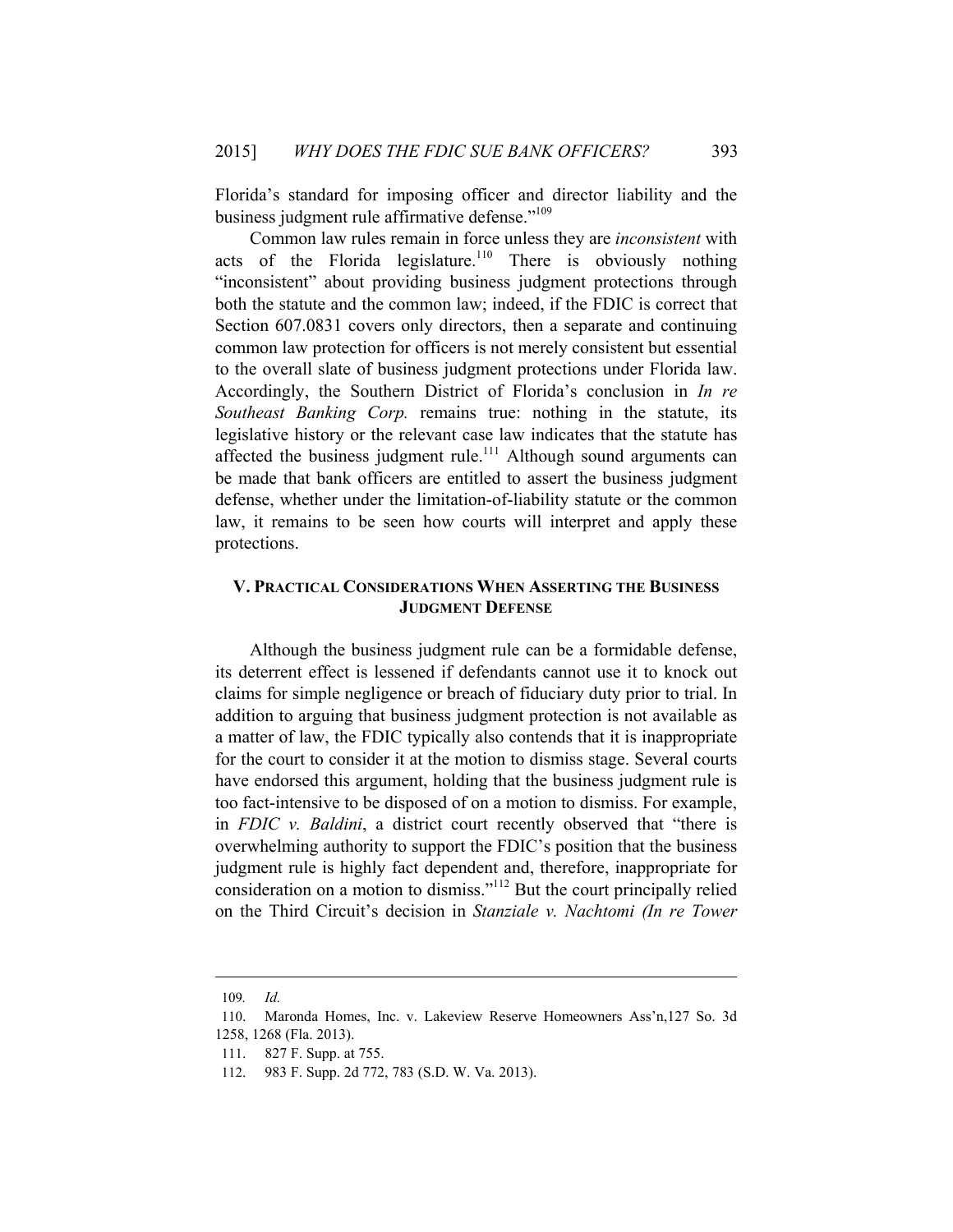Air, Inc.),  $^{113}$  to support its conclusion that the business judgment rule is a fact-based defense.

*Tower Air* and other similar court decisions predate the Supreme Court's rulings in *Bell Atlantic Corp. v. Twombly*<sup>114</sup> and *Ashcroft v.* Iqbal,<sup>115</sup> which "retired" the venerable "no set of facts" pleading standard of *Conley v. Gibson*.<sup>116</sup> The Supreme Court established a new standard: plaintiffs could no longer ignore the substantive law that governed their claim; to survive a motion to dismiss the plaintiff must plead facts that plausibly suggest they are entitled to relief. The Court stated that,

> To survive a motion to dismiss, a complaint must contain sufficient factual matter, accepted as true, to 'state a claim to relief that is plausible on its face.' A claim has facial plausibility when the plaintiff pleads factual content that allows the court to draw the reasonable inference that the defendant is liable for the misconduct alleged.<sup>117</sup>

The Court rejected the argument that groundless claims could be "weeded out" early in discovery,<sup>118</sup> and found that summary judgment was not a viable alternative to the new pleading standards. *Iqbal* confirmed the wide applicability of the *Twombly* pleading standard, and clarified that (1) a court must only accept well-pled factual allegations; and (2) must determine whether the claim for relief is plausible in light of the court's experience and common sense. *Iqbal* is particularly instructive to advancing the business judgment rule at the motion to dismiss stage because it concerned qualified immunity; the Court made it clear that qualified immunity's status as a "defense" did not alter the Court's reasoning.

Faced with the twin Supreme Court rulings in *Twombly* and *Iqbal*, some courts have recognized that decisions such as the Third Circuit's ruling in *Tower Air* are now no longer good law and that the outcome of

<sup>113. 416</sup> F.3d 229, 238 (3d Cir. 2005).

<sup>114. 550</sup> U.S. 544 (2007).

<sup>115. 556</sup> U.S. 662 (2009).

<sup>116. 355</sup> U.S. 41, 45-46 (1957).

<sup>117</sup>*. Iqbal*, 556 U.S. at 678 (quoting Bell Atlantic Corp. v. Twombly, 550 U.S. 544, 570 (2007)).

<sup>118</sup>*. Id.* at 685 (quoting Bell Atlantic Corp. v. Twombly, 550 U.S. 544, 559 (2007)).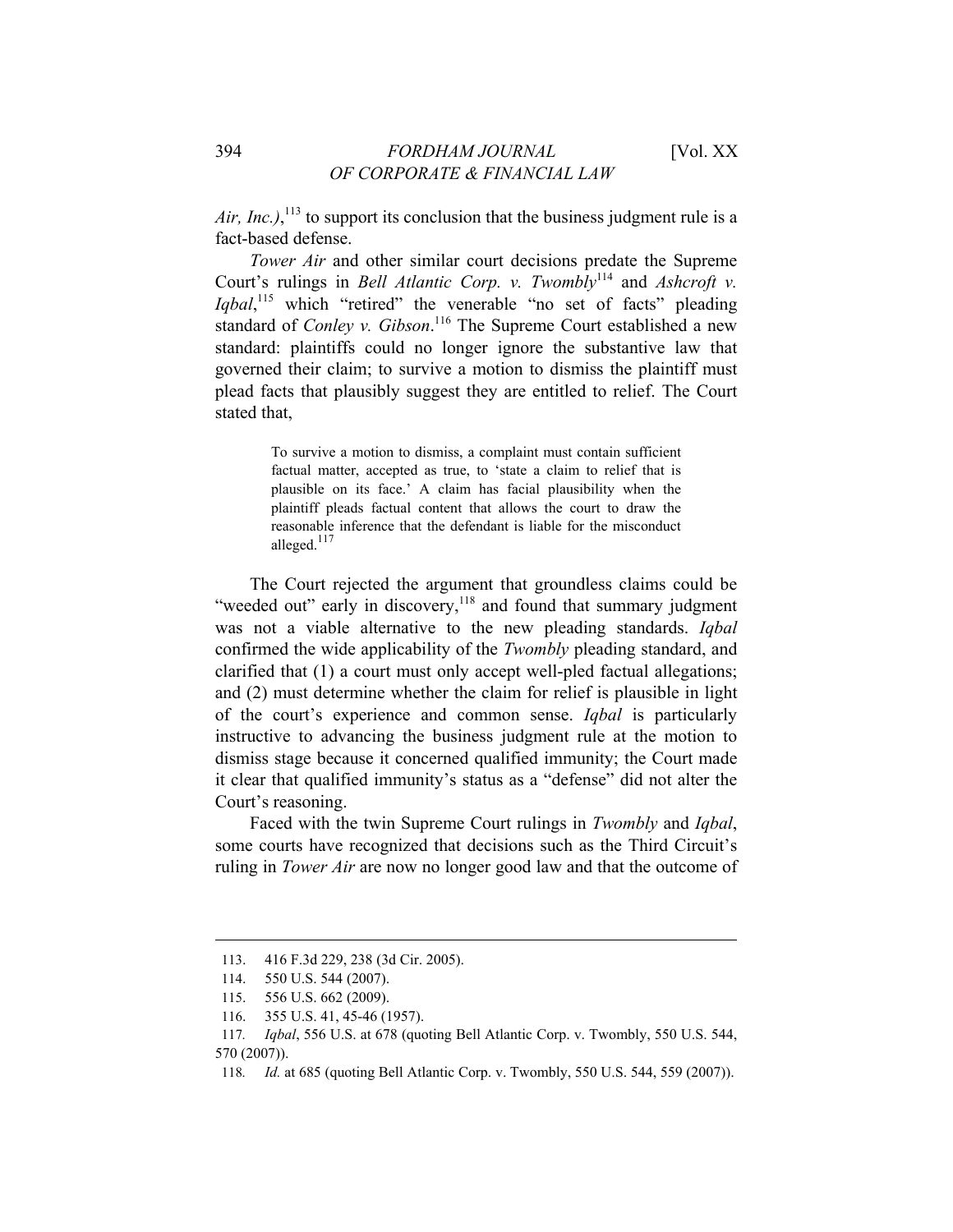such motions depends on the underlying allegations.<sup>119</sup> But other courts have concluded that this defense cannot be resolved at the motion to dismiss stage. Bank officer defendants should bear this in mind when framing their motions to dismiss so that courts do not reflexively deny their motions without testing them against these heightened pleading standards.<sup>120</sup> Any allegations that demonstrate that bank officers followed a process when weighing the challenged decisions, availed themselves of information, or made any inquiries are tailor-made to establishing the exercise of business judgment. "Allegations amounting to mere negligence, carelessness, or lackadaisical performance are insufficient as a matter of law [to rebut the  $\dots$  rule]."<sup>121</sup>

But even if a court is unwilling to engage at the motion to dismiss, officer defendants should not despair. Although they may have to navigate a path through discovery, officer defendants are likely to have an even more compelling argument at the summary judgment stage. Assuming that defendants followed a reasonable process when making decisions and did not put their own personal interests over those of the institution, then the business judgment rule should end the case. Undoubtedly, the FDIC and its experts will have a long litany of mistakes and shortcomings in connection with the loan—typically referred to as variances in lending parlance. But if the officer defendants can demonstrate that they considered those variances when approving

<sup>119</sup>*. See, e.g.*, Kaye v. Lone Star Fund V (U.S.), L.P., 453 B.R. 645, 679 (N.D. Tex. 2011) (finding business judgment rule protections are substantive and independent of the notice purpose of procedural rules of pleading); Data Key Partners v. Permira Advisers LLC, 849 N.W.2d 693, 703 (Wis. 2014) (concluding, in light of *Twombly*, that *Tower Air* suffers from "fatal flaws" and that plaintiffs must "plead facts sufficient to avoid the business judgment rule, even when it is not raised on the face of the complaint").

<sup>120.</sup> Other defenses are beyond the scope of this article. These defenses include, but are not limited to, statute of limitations, comparative or contributory negligence, failure to mitigate, waiver, laches and estoppel. When directors and officers are sued by the FDIC, or other federal agencies, the agencies often claim unique rules appropriate to preserve the public interest. The Supreme Court in *O'Melveny & Myers v. FDIC*, rejected the argument that national interests justified the creation of special common law rules governing director and officer liability. 512 U.S. 79 (1994); *see also* FDIC v. Skow, 741 F.3d 1342 (11th Cir. 2013) (finding no federal common law rule that exempts the FDIC from defenses under state law). For a full discussion of these additional matters, *see* John K. Villa, BANK DIRECTORS', OFFICERS', AND LAWYERS' CIVIL LIABILITIES, (CCH Supp. 2014).

<sup>121.</sup> FDIC v. Blackwell, No. 1:11-CV-03423-RWS, 2012 WL 3230490, at \*4 (N.D. Ga. Aug. 3, 2012) (brackets and internal quotation marks omitted).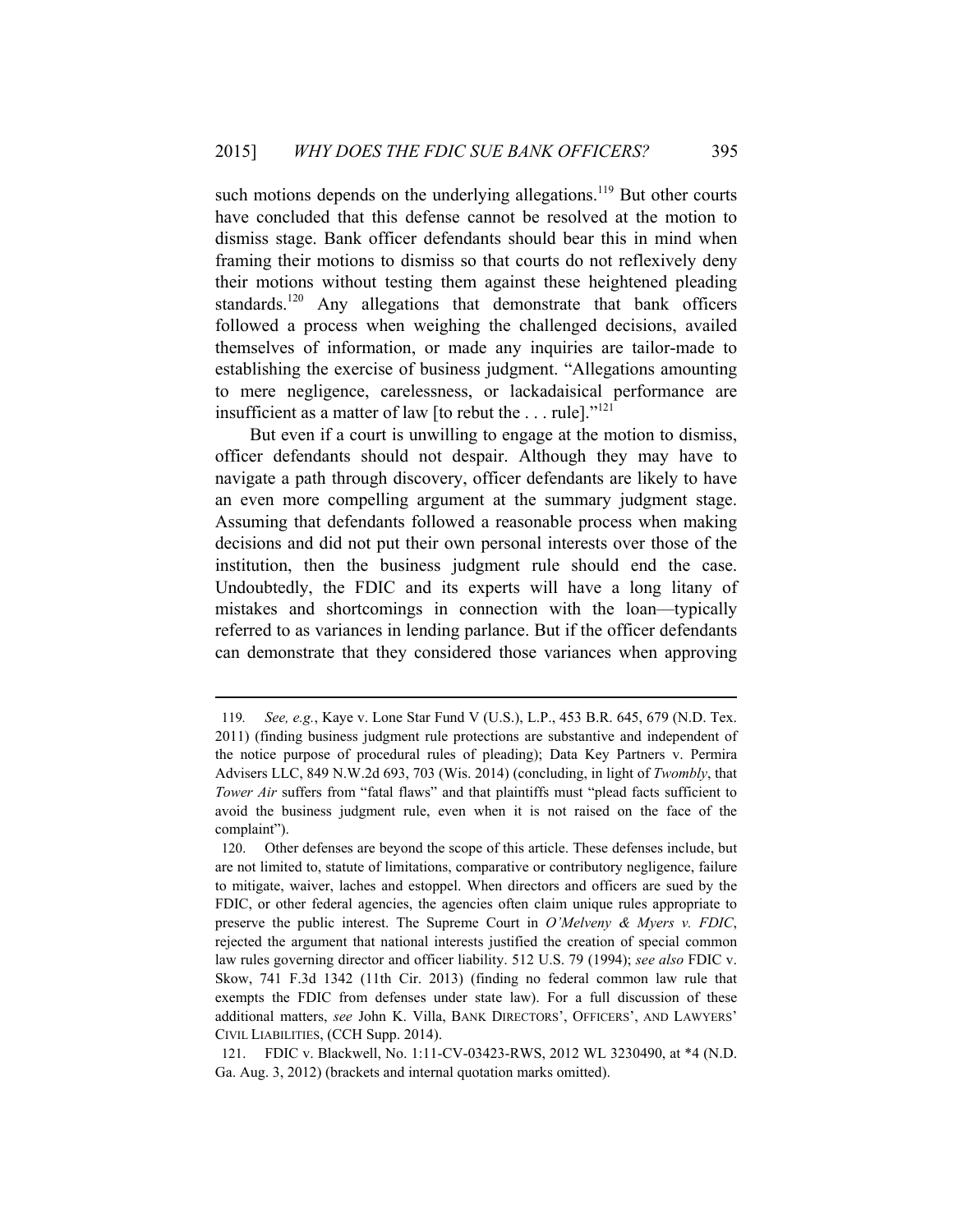the loan as part of the approval process, then that should suffice to establish that the decision making process was rational and employed in good faith.<sup>122</sup>

It was for that very reason that a district court in North Carolina recently granted summary judgment to both directors and officers of a failed bank.<sup>123</sup> Rejecting the FDIC's argument that the defendants had deviated from prudent lending practices, the court noted that,

> Under the business judgment rule, there can be no liability for officers and directors even when a judge or jury considering the matter after the fact, believes a decision substantively wrong or degrees of wrong extending through 'stupid,' to 'egregious' or 'irrational,' so long as the court determines that the process employed was either rational or employed in a *good faith* effort to advance the corporate interests.<sup>124</sup>

As the court explained,

Although the decisions of defendants to engage in various forms of lending and to make the particular loans . . . raise interesting discussion points in hindsight, the business judgment rule precludes this Court from delving into whether or not the decisions were 'good' and limits the Court's involvement to a determination of whether the decisions were made in 'good faith' or were founded on a 'rational business purpose.<sup>125</sup>

Nor does the fact that the lending decisions entailed risks constitute irrationality.126 This opinion is a textbook illustration of the power of the business judgment protection at the summary judgment stage. If business judgment is to mean anything, it should protect directors and officers who adhered to an established process from having to go to trial to vindicate their process or decisions.

<sup>122.</sup> Sam Wong & Son Inc. v. N.Y. Mercantile Exch., 735 F.2d 653, 678 n.32 (2d Cir. 1984) (Friendly, J.) (describing the rationality test as "a minimal requirement of some basis in reason"); *In re* Caremark Int'l Inc. Deriv. Litig., 698 A.2d 959, 967 (Del. Ch. 1996) (finding no liability for a decision the fact finder believes to be "wrong," "stupid," or "egregious," "so long as the [decision-making process] was either rational or [was] employed in . . . good faith" (emphasis omitted)).

<sup>123.</sup> FDIC v. Willetts, No. 7:11-CV-165-BO, 2014 WL 4828330, at \*6 (E.D.N.C. Sept. 11, 2014). The FDIC has since filed an appealed with the Fourth Circuit.

<sup>124</sup>*. Id.* (internal quotation marks and citations omitted).

<sup>125</sup>*. Id.*

<sup>126</sup>*. Id.* at \*5.